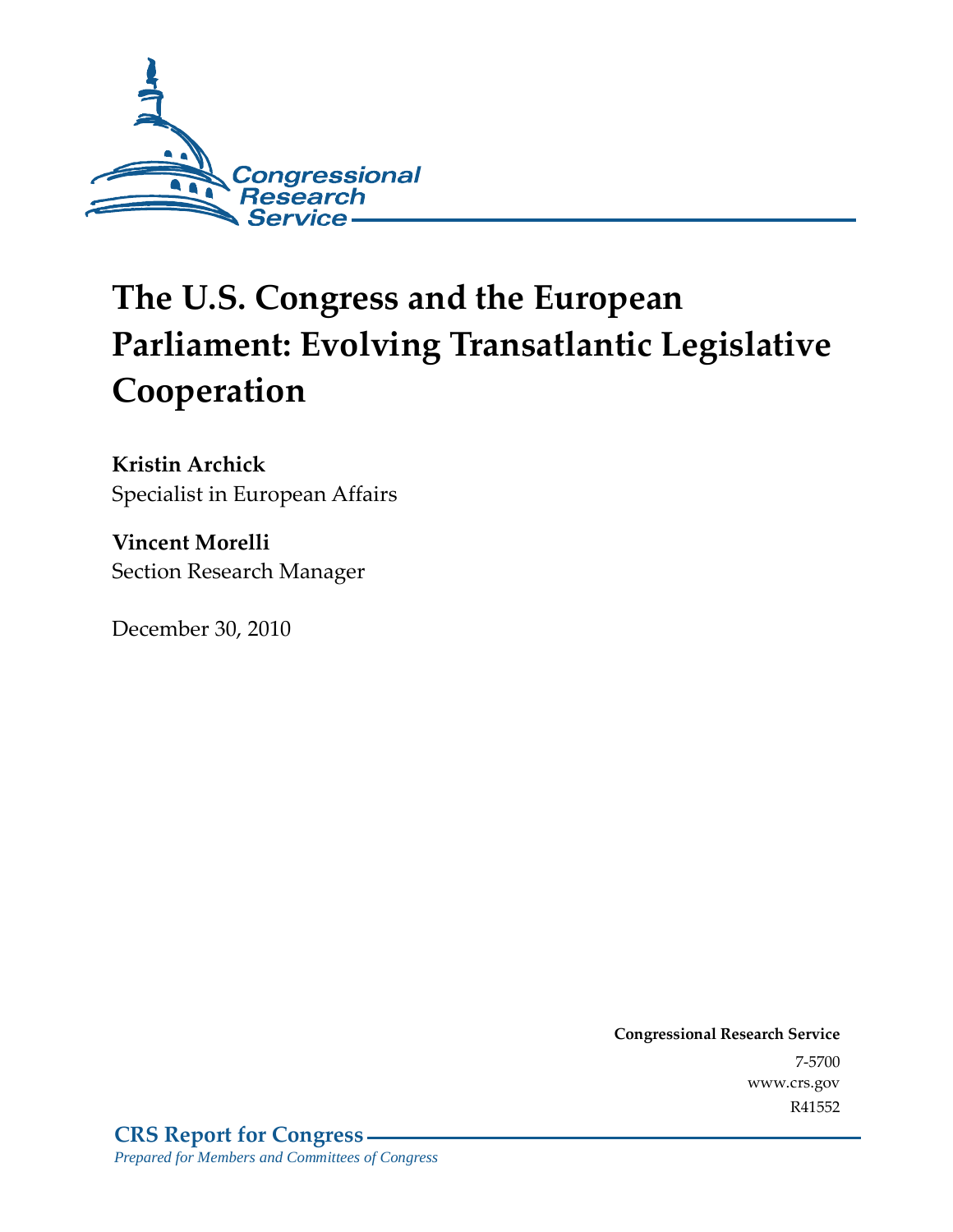### **Summary**

The United States and the European Union (EU) share an extensive, dynamic, and for many a mutually beneficial political and economic partnership. A growing element of that relationship is the role that the U.S. Congress and the European Parliament (EP)—a key EU institution—have begun to play, including in areas ranging from foreign and economic policy to regulatory reform. Consequently, some officials and experts on both sides of the Atlantic believe that it would be beneficial for Congress and the EP to strengthen institutional ties further and to explore the possibility of coordinating efforts to develop more complementary policies in some areas.

The Transatlantic Legislators' Dialogue (TLD), the formal exchange between Congress (actually the House of Representatives) and the European Parliament, was launched in 1999, although semi-annual meetings between the Congress and the EP date back to 1972. Recently, the TLD's visibility has increased following the 2007 decision to name it as an advisor to the Transatlantic Economic Council (TEC), which seeks to "advance the work of reducing or eliminating non-tariff barriers to transatlantic commerce and trade." Proponents of establishing closer relations between the U.S. Congress and the EP also point to the Parliament's growing influence as a result of the EU's new Lisbon Treaty, which took effect in December 2009. The Lisbon Treaty has increased the relative power of the EP within the EU, and in some cases, with significant implications for U.S. interests—as seen by the EP's initial rejection in February 2010 of the U.S.-EU terrorist finance tracking agreement (known as the SWIFT accord).

Over the last few years, in part because of the TLD's new TEC-related responsibilities, contacts between the Congress and the Parliament have increased in frequency, including at the committee level. However, many observers note that the EP has been far out in front of the Congress in pursuit of a stronger relationship. In 2010, the Parliament opened a liaison office in Washington, charged with keeping the EP better informed of legislative activity in the Congress and viceversa. In addition, each EP standing committee has named a "TLD Administrator" on its staff to act as a contact point between the committee and the TLD, as well as between the committee and its counterpart committee in the U.S. Congress.

While there appears to be no formal opposition within Congress to increasing contacts with the European Parliament or exploring ways to enhance the TLD, some observers point out that with the exception of those Members involved in the TLD, Congress as a whole seems to be at best ambivalent to such efforts and has not demonstrated as much enthusiasm as the EP about forging closer relations. And given the structural and procedural differences between the Congress and the EP, some experts doubt whether the two bodies could effectively work together on legislative issues. On the other hand, some Members of Congress have begun to consider whether there is a need for more cooperation with the EP, and have raised questions with respect to how this might best be accomplished. For such Members and outside advocates of closer relations, questions have also surfaced about how transatlantic legislative cooperation might effectively be increased, including whether the TLD itself should be reorganized, how the standing committees in both the Congress and the EP might be involved, and what role, if any, for the U.S. Senate.

This report provides background on the Congress-EP relationship and the role of the TLD. It also explores potential future options should an effort to strengthen ties between the two bodies gain momentum. For additional information, see CRS Report RS21998, *The European Parliament*, and CRS Report RL34735, *Transatlantic Regulatory Cooperation: A Possible Role for Congress*.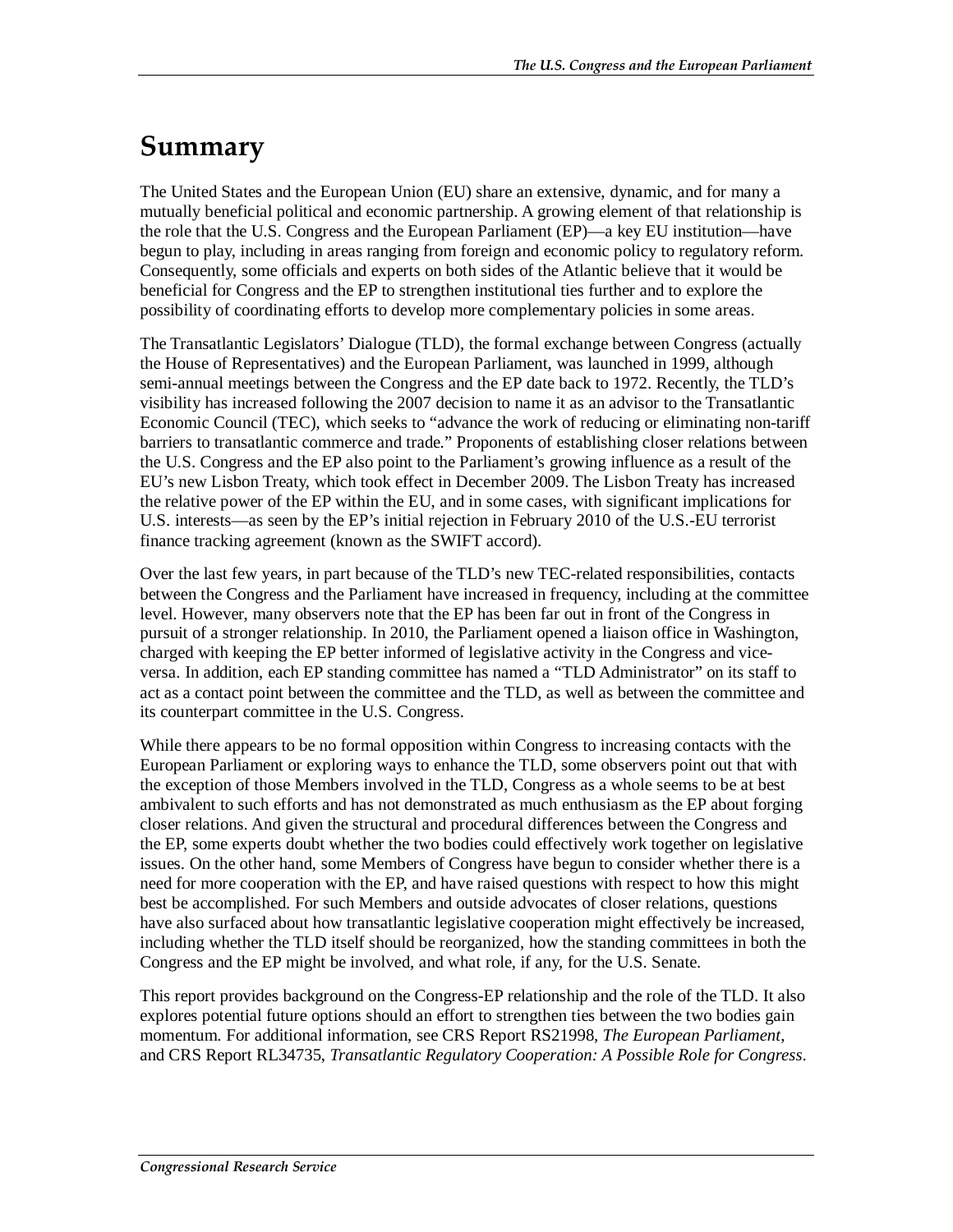### **Contents**

| Development of Relations Between the U.S. Congress and the European Parliament 4   |  |
|------------------------------------------------------------------------------------|--|
|                                                                                    |  |
|                                                                                    |  |
|                                                                                    |  |
|                                                                                    |  |
|                                                                                    |  |
|                                                                                    |  |
|                                                                                    |  |
|                                                                                    |  |
|                                                                                    |  |
| 2. Develop Closer TLD Coordination with the Standing Committees and Promote        |  |
|                                                                                    |  |
|                                                                                    |  |
|                                                                                    |  |
| 5. Utilize the Current Staff Employed by the U.S. Mission to the EU in Brussels 19 |  |
|                                                                                    |  |
|                                                                                    |  |
|                                                                                    |  |
|                                                                                    |  |

#### **Tables**

Table A-1. Comparison of Committees in the EP and the U.S. Congress (as of 2010)................25

#### **Appendixes**

Appendix. Comparison of Committees in the European Parliament and the U.S. Congress ........24

#### **Contacts**

|--|--|--|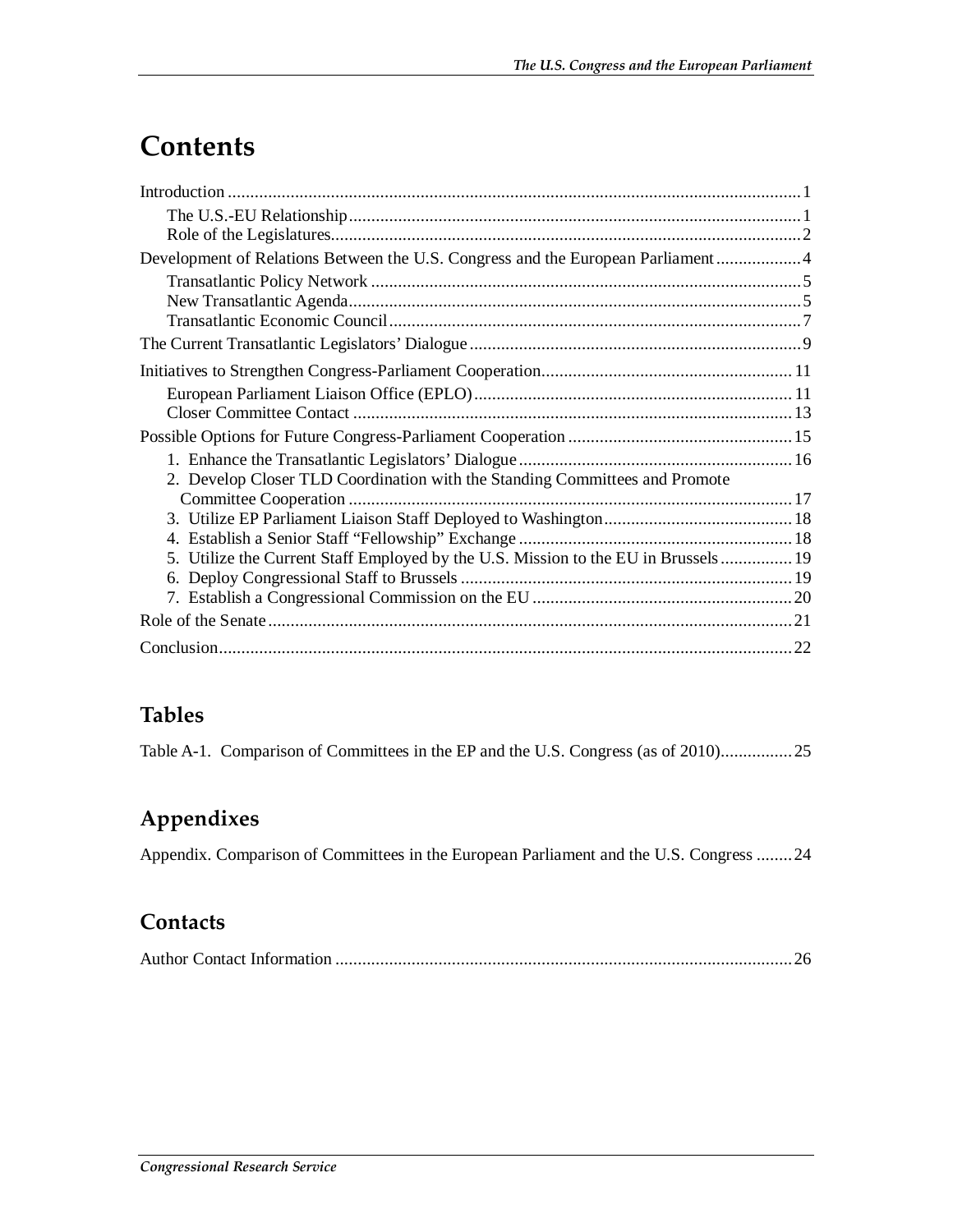### **Introduction**

#### **The U.S.-EU Relationship**

The United States Congress and successive U.S. administrations have long supported the European Union (EU) as a way to advance democracy and strong economic partners in Europe. The current 27-member EU is the latest stage in a process of European integration begun in the 1950s to promote lasting peace and prosperity on the European continent.<sup>1</sup> During the Cold War, the United States viewed this European integration project as central to deterring the Soviet threat by securing free markets and engendering political stability in Europe.

Despite the end of the Cold War, many observers assert that the security and prosperity of the United States and the EU remain inextricably linked. Both the United States and the EU face a common set of challenges—from countering terrorism and weapons proliferation to slowing environmental degradation to ensuring the stability of international financial markets—and have few other comparable partners with whom they share such similar interests and values. Proponents of close U.S.-EU ties argue that neither side can adequately address the diverse number of global concerns alone, and that the United States and the EU have a proven track record of working together. For example, the United States and the EU are promoting security in the Balkans and Afghanistan, and have intensified law enforcement cooperation since the 2001 terrorist attacks on the United States.

Furthermore, the United States and the EU share a huge, mutually beneficial, and increasingly interdependent trade and investment relationship. Despite the recent global economic downturn, the combined U.S. and EU economies account for nearly 50% of global gross domestic product and roughly 45% of world trade. In 2009, the value of the two-way flow of goods, services, and income receipts from investment between the United States and the EU totaled nearly \$1.2 trillion. U.S. and European companies are also the biggest investors in each other's markets: total stock of two-way direct investment was about \$3.2 trillion in 2009.<sup>2</sup> Historically, U.S.-EU cooperation has also been critical in making the world trading system more open and efficient.

At the same time, the U.S.-EU relationship has been challenged in recent years by numerous foreign policy and trade conflicts. U.S.-EU relations reached a historic low in 2003 over the U.S. led invasion of Iraq, which some EU member states supported and others strongly opposed. In the aftermath of this crisis, the former Bush Administration sought to improve cooperation and emphasize areas of partnership with the EU. In the years since, observers point out that U.S.-EU tensions on several key issues, such as Iran and the Israeli-Palestinian conflict, have dissipated. The Obama Administration has also sought to bolster ties with the EU and has introduced some policies that have helped reduce U.S.-EU frictions further; for example, many terrorist detainee and interrogation practices, which the EU had long opposed as degrading shared values, have been reversed. However, U.S.-EU differences in other areas—such as data privacy, climate change, and energy security—persist, as do U.S.-EU trade disputes over poultry, aircraft

<sup>&</sup>lt;u>.</u> <sup>1</sup> The current 27 members of the EU are: Austria, Belgium, Bulgaria, Cyprus, the Czech Republic, Denmark, Estonia, Finland, France, Germany, Greece, Hungary, Ireland, Italy, Latvia, Lithuania, Luxembourg, Malta, the Netherlands, Poland, Portugal, Romania, Slovakia, Slovenia, Spain, Sweden, and the United Kingdom.

<sup>2</sup> For more information, see CRS Report RL30608, *EU-U.S. Economic Ties: Framework, Scope, and Magnitude*, by William H. Cooper.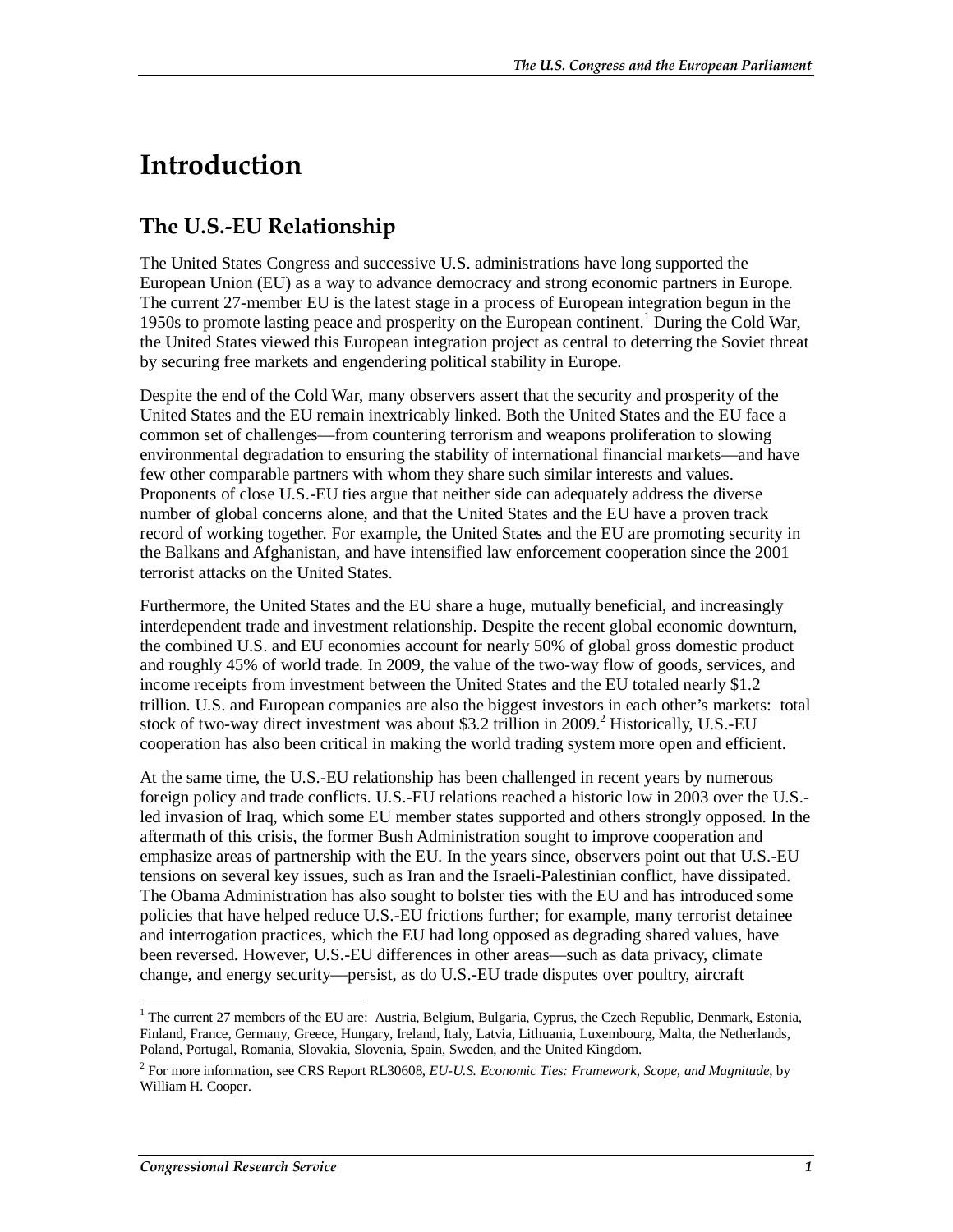subsidies, and bio-engineered food products. Regulatory barriers to greater trade and investment also remain, despite efforts on both sides to promote regulatory cooperation.

### **Role of the Legislatures**

In light of both the possible benefits of and challenges to greater U.S.-EU cooperation on a wide array of common political and economic issues, some Members of Congress and their counterparts in the European Parliament (EP) have recently expressed renewed interest in strengthening institutional ties and enhancing cooperation. The EP is a key institution of the European Union and the only one that is directly elected (see the text box below for more information on the EP). Relations between the Congress and the EP date back to 1972, and institutional cooperation currently exists through the Transatlantic Legislators' Dialogue (TLD). However, in recent years, new momentum for boosting Congressional-EP relations has come from the decision in 2007 to name the TLD as an advisor to the Transatlantic Economic Council (TEC), which was created by the United States Government and the European Union at the annual U.S.-EU summit in 2007. The TEC is aimed at reducing remaining non-tariff and regulatory barriers to transatlantic commerce and trade (see section on the TEC below).

In addition, proponents of establishing closer relations between the U.S. Congress and the European Parliament point to the EP's growing influence following the entrance into force of the EU's new Lisbon Treaty in December 2009. Most experts agree that the Lisbon Treaty—the EU's latest effort at institutional reform—significantly increases the relative power of the EP within the EU. Among other measures, the treaty further expands the EP's role in the EU's legislative process by giving the EP a greater say over most all legislation passed in the EU, including in sensitive areas such as agriculture and justice and home affairs. The treaty also strengthens the EP's role in the EU's budgetary process, gives the EP the right to approve or reject international agreements by majority vote, and expands its decision-making authority over trade-related issues.<sup>3</sup>

Analysts observe that the EP has not been shy about exerting its new powers, and in some cases, with implications for U.S. interests. In February 2010, for example, the EP rejected a U.S.-EU agreement (known as the SWIFT accord) that would have continued allowing U.S. authorities access to European financial data to help counter terrorism. Prior to the Lisbon Treaty, the EP did not have the authority to veto such an accord. Although the EP eventually approved a new U.S.-EU SWIFT agreement in July 2010, it did so only after several EP demands related to strengthening data privacy protections for EU citizens were agreed to by the United States and the other EU institutions.

In light of the SWIFT votes, U.S. policymakers have taken note that the EP may be an increasingly important actor in the conduct of U.S.-EU relations. In May 2010, U.S. Vice President Joseph Biden addressed the EP in Brussels. In September 2010, in a speech before the Council on Foreign Relations, U.S. Secretary of State Hillary Clinton acknowledged that the EP was now an "influential player." As such, some U.S. officials and analysts suggest that it is in U.S. interests for Congress to forge stronger ties with the EP. Most recently, in November 2010, U.S. Ambassador to the EU William Kennard asserted that there is an "urgent need to intensify and deepen" the U.S. relationship with the EP, and in particular, that between Congress and the  $EP<sup>4</sup>$ .

<sup>&</sup>lt;sup>3</sup> The Lisbon Treaty seeks to reform the EU's governing institutions and decision-making processes in order to enable an enlarged Union to function more effectively. In addition to implementing a number of changes in how the EP and the other EU institutions operate, the Lisbon Treaty seeks to give the EU a stronger and more coherent voice on the world stage and to increase democratic transparency within the EU. For more information, see CRS Report RS21618, *The European Union's Reform Process: The Lisbon Treaty*, by Kristin Archick and Derek E. Mix.

<sup>&</sup>lt;sup>4</sup> U.S. Ambassador to the European Union William E. Kennard, "Improving Relations Between the U.S. Congress and (continued...)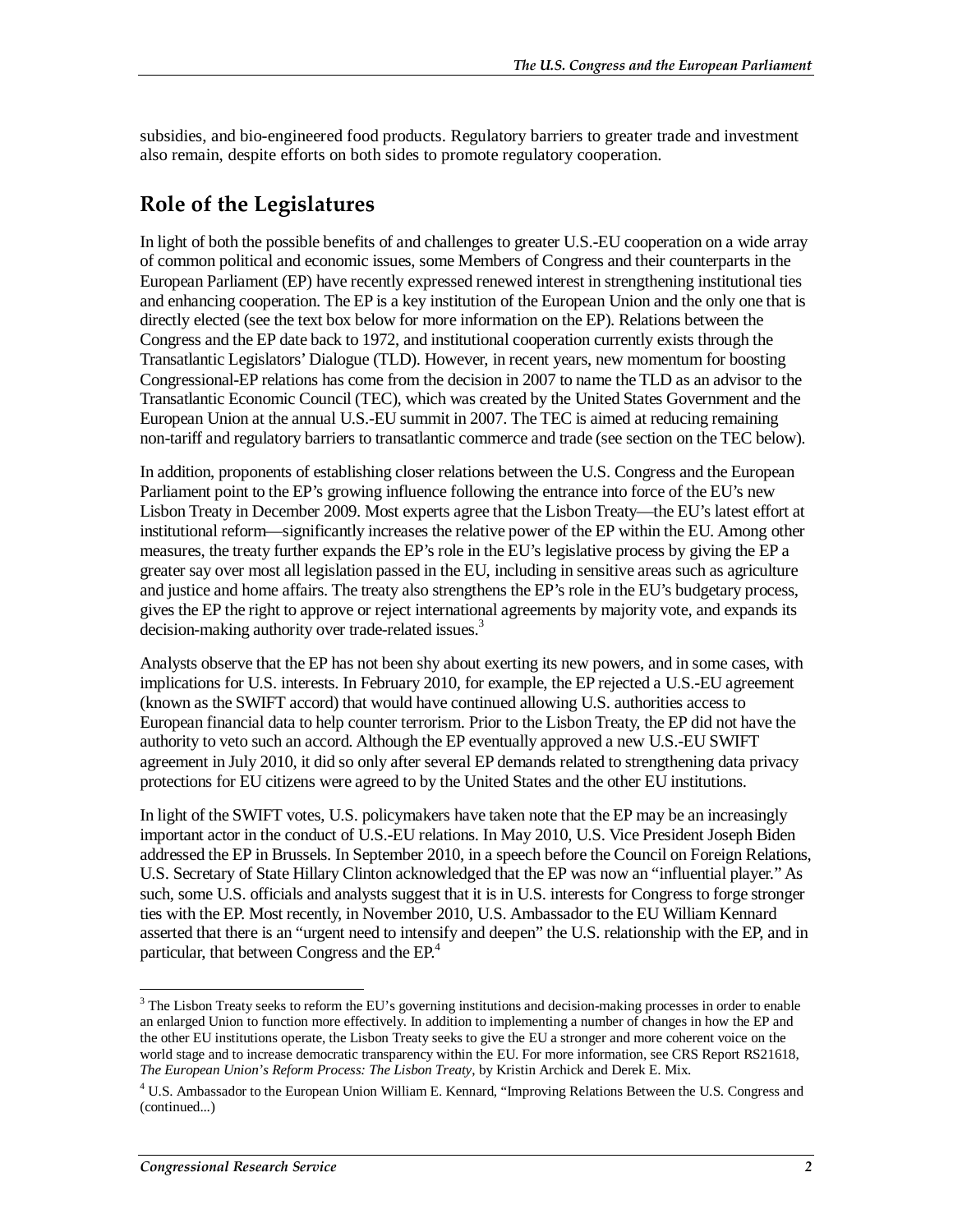Many of those who support Congressional and EP aspirations to bolster relations between the two legislative bodies also point out that, in the past, there have been instances in which legislation passed by either the U.S. Congress or the EP has affected the other side and contributed to U.S.- EU tensions. For example, in 2002, the U.S. Congress passed the Sarbanes-Oxley Act to reform U.S. corporate accounting practices in the wake of a series of scandals at major corporations such as Enron. EU officials objected to many of the provisions of the Act, claiming that they did not take into account differences in European corporate governance and financing mechanisms. Meanwhile, some U.S. business interests and exporters have expressed similar concerns about the costs and burdens of new EU regulations, such as those governing chemicals (known as REACH), which took effect in 2007. More recently, in 2010, U.S.-EU frictions surfaced over proposed EU legislation to regulate hedge funds and private equity groups; U.S. officials contended that some elements of the initial legislative proposal would make it more difficult for U.S. hedge funds to sell their products in the EU.

Pointing to the above examples, some experts assert that U.S.-EU tensions could have perhaps been avoided—or at least reduced—if both sides' legislative bodies had consulted more ahead of time. Many of this view recommend that the U.S. Congress and the EP should make a more concerted effort to coordinate legislation in some policy areas. In several post-TLD meeting statements, both sides have urged the creation of an "early warning" system that would alert both bodies of potential problems related to legislation working its way through either institution. In addition to financial services and regulatory issues that would be candidates for legislative cooperation, other areas that would possibly benefit from greater consultation and coordination include climate change, energy efficiency and energy security, trade policy, data protection, and homeland security issues ranging from transport security to terrorist tracking and financing.

Although there has not been a significant movement within Congress to expand Congress-EP relations, those in favor of boosting ties between the two institutions have proposed a variety of possible options for doing so, including increasing staff exchanges and establishing a Congressional liaison office in Brussels. Some have suggested that Congress needs a new, more institutionalized structure to manage its relationship with the EP. Others assert that a new structure is not necessary, but that the existing TLD, especially on the U.S. side, should be enhanced and reinvigorated. (For a more extensive discussion of these options and others, see "Possible Options for Enhancing Congress-Parliament Cooperation" below).

On the other hand, although there has not been an observable opposition to such an enhanced relationship, skeptics doubt the utility or need to establish a stronger relationship between the U.S. Congress and the European Parliament. They note that despite the increased powers granted to the EP in the Lisbon Treaty, the two bodies are not exactly comparable. Unlike the U.S. Congress, the EP does not have the right of legislative initiative; in most cases, that right rests with the European Commission, which functions as the EU's executive. And although the EP can accept, amend, or reject proposed EU legislation, it shares these powers with the Council of the European Union (also called the Council of Ministers), which represents the 27 member states.

Given the structural and procedural differences between the Congress and the EP, some question whether the two bodies could effectively work together on legislative issues. In addition, some Members and their counterparts in the EP have very different views on issues such as climate change or energy policy. Moreover, many point out that neither Congress nor the EP would likely

1

<sup>(...</sup>continued)

the European Parliament: A Call for Action," U.S. Mission to the European Union, November 2010.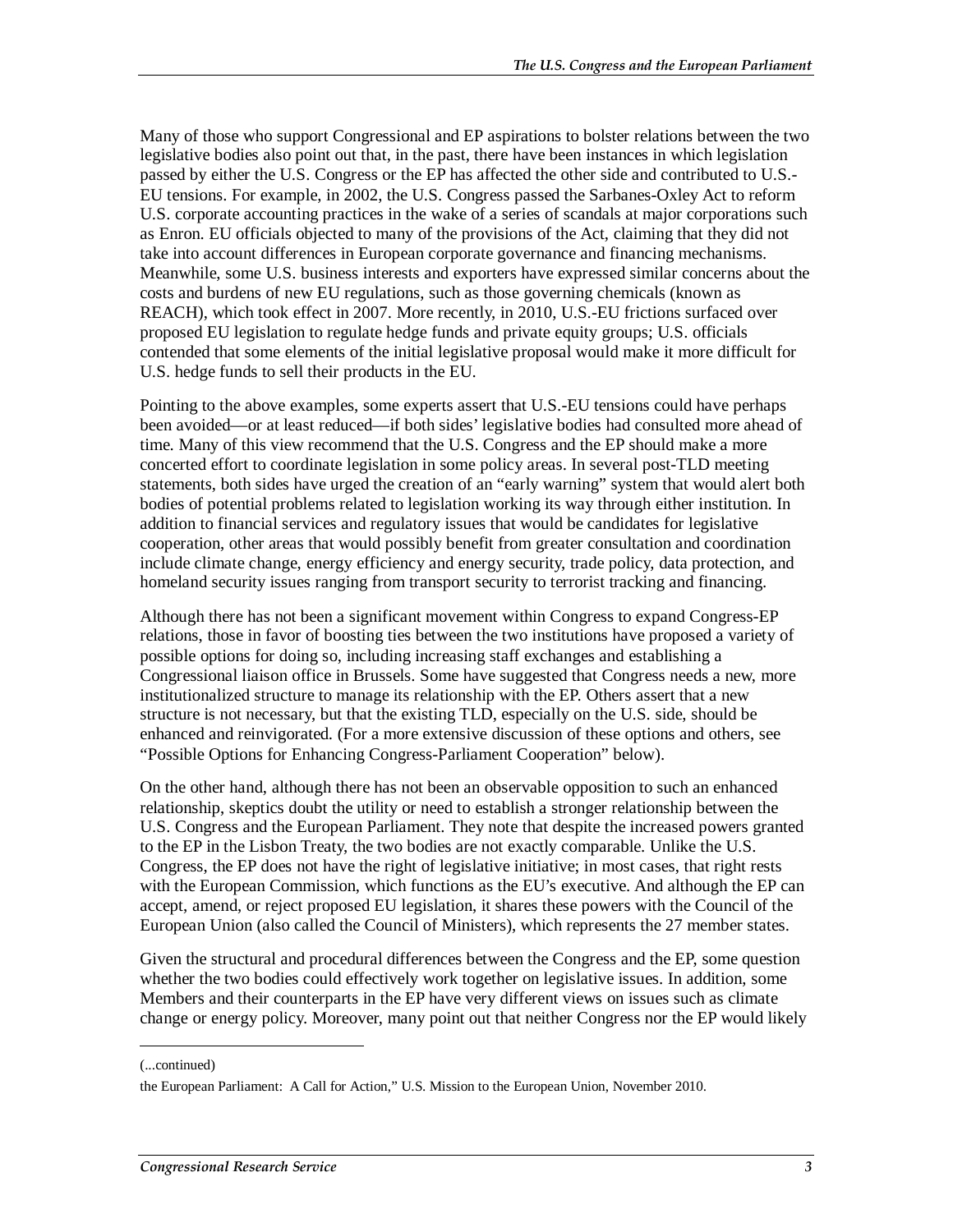be inclined toward devising or approving legislation that takes into account the interests of the transatlantic relationship at the potential expense of their own constituents. Finally, most Members of Congress—other than those involved in the TLD—have not expressed as much interest or enthusiasm as their counterparts in the EP regarding establishing closer legislative coordination or cooperation.

#### **Background on the European Parliament**

The 736-member *European Parliament (EP)* is the only EU institution that is directly elected. As such, it represents the citizens of the EU. The EP plays a role in the EU's legislative and budgeting processes, and works closely with the two other main EU bodies: the *European Commission*, which represents the interests of the EU as a whole and essentially serves as the EU's executive; and the *Council of the European Union* (also known as the *Council of Ministers*), which represents the EU's 27 member states. The EP also exercises a degree of supervision over the Commission; it has more limited oversight over the activities of the Council.

The EP has accumulated more power over time. Although the European Commission has the right of legislative initiative in most cases, the EP shares legislative power with the Council of Ministers in many policy areas ranging from economics to the environment to social policy; in such areas, both the EP and the Council must approve a Commission proposal for it to become EU law in a process known as the *"ordinary legislative procedure"* or *"codecision."* With the entrance into force of the new Lisbon Treaty in December 2009, the Parliament's right of "codecision" now applies to the majority of EU legislation (with some exceptions, such as in the areas of taxation and foreign policy).

*Members of the European Parliament (MEPs)* serve five-year terms. Voting for the EP takes place on a national basis, with the number of MEPs elected in each EU member state based roughly on population size. The EP currently has *seven political groups*, which caucus according to political ideology rather than nationality, plus a number of "non-attached" or independent members. A political group must contain at least 25 MEPs from a minimum of seven EU member states. No single group in the EP has an absolute majority, making compromise and coalition-building important elements of the legislative process.

The EP's two largest groups are the center-right *European People's Party (EPP)*, with 265 seats, and the center-left *Progressive Alliance of Socialists and Democrats in the European Parliament (S&D)*, with 184 seats. The other EP groups are: the centrist *Alliance of Liberals and Democrats for Europe (ALDE)*, with 85 seats; the leftist and pro-environment *Greens/European Free Alliance (Greens-EFA)*, with 55 seats; the right-wing, anti-federalist *European Conservatives and Reformists (ECR)*, with 54 seats; the far-left *European United Left/Nordic Green Left (GUE/NGL)*, with 35 seats; and the euroskeptic *Europe of Freedom and Democracy (EFD)*, with 30 seats.

Every two-and-a-half years (twice per parliamentary term), MEPs vote to elect a *President of the European Parliament* to oversee its work and to represent the EP externally. The EP has *20 standing committees* that are key actors in the adoption of EU legislation and *41 delegations* that maintain international parliament-to-parliament relations. A *Secretariat* of approximately 5,000 non-partisan civil servants provides administrative and technical support to the Parliament. MEPs and political groups also have their own staff assistants.

Strasbourg, France is the official seat of the EP; this location, close to the border with Germany, was chosen to symbolize peace and reconciliation in Europe. Plenary sessions are held in Strasbourg once a month. The work of the EP is also carried out in Brussels, Belgium, where the standing committees meet and where occasional part-plenary sessions are held, and in Luxembourg, where some sections of the EP's Secretariat are based.

### **Development of Relations Between the U.S. Congress and the European Parliament**

As noted above, formal exchanges between the U.S. House of Representatives and the European Parliament can be traced back to 1972, when a group of Members of the House traveled to Brussels for the express purpose of meeting and exchanging views with the Parliament. At the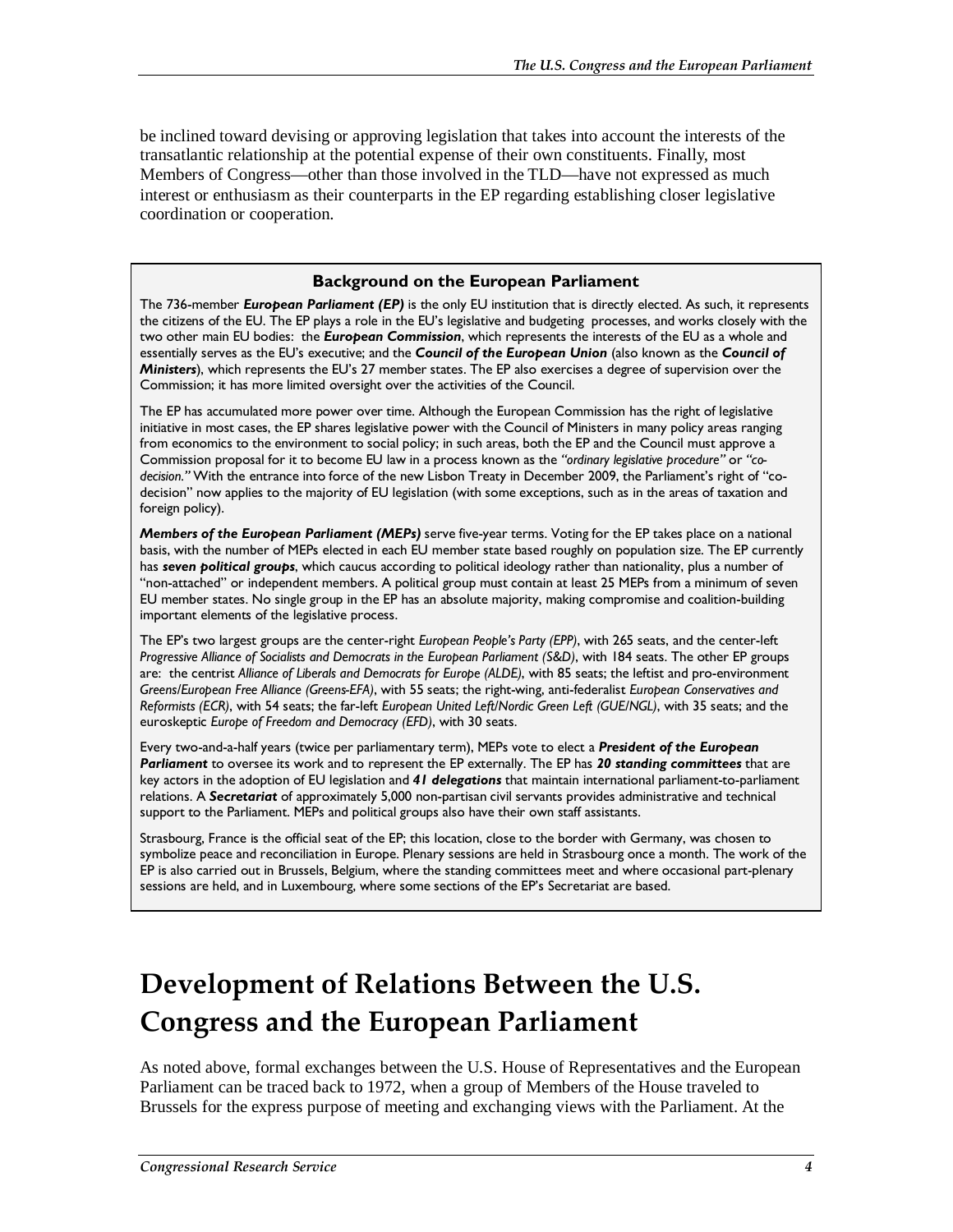time, Congress viewed the then-European Community (the precursor to the modern day EU) mostly as a commercial and trade arrangement with the ability to negotiate trade agreements, but the EP was an institution with limited visibility and unknown authority. The first congressional visits to Brussels appear to have been arranged by Members of the House Committee on Ways and Means who were interested in issues such as agriculture subsidies, steel tariffs, anti-dumping initiatives, and general trade-related areas. These initial parliamentary contacts, which only involved the House of Representatives, became known as the United States-European Community Interparliamentary Group. Beginning sometime after these early exchanges, with few exceptions, Members of the House and Members of the European Parliament (MEPs) have met formally twice a year, once in the United States and once in Europe.

Given the evolving nature of the transatlantic relationship, and the changes taking place within the EU itself, the purpose and focus of the Congress-EP interparliamentary exchange gradually turned more to a foreign policy agenda dedicated to issues involving the Cold War and the development of the European Union. By the mid-1980s, the responsibility for arranging the U.S.- EP meetings in the U.S. Congress and the formation of the congressional delegations to Europe shifted to the House Foreign Affairs Committee. As historic political events in Europe began to unfold in the late 1980s, the relevance and importance of the Congress-Parliament exchange began to increase under the leadership of former representatives Lee Hamilton, Tom Lantos, and Benjamin Gilman, who were strong supporters of close U.S.-European relations. These Members, along with a handful of others, focused on the implications of the end of the Cold War and the role the EU had the potential to play in the new European landscape; they all believed that Congress ought to try to better understand both the EU as a whole and its legislative process, a feeling that continues to be shared by many, although not all, even today.

Contacts between the U.S. Congress and the European Parliament have been stimulated from time to time by events that have contributed to the slow but steady evolution of ever-closer relations between the two institutions. Three such milestones include: the creation of the Transatlantic Policy Network (TPN) in 1992; the launch of the New Transatlantic Agenda (NTA) in 1995; and the establishment of the Transatlantic Economic Council (TEC) in 2007.

#### **Transatlantic Policy Network**

The Transatlantic Policy Network (TPN) was established in 1992 as a broad-based, multi-party group of EU and U.S. politicians, corporate leaders, influential think tank experts, and academics. It was (and remains) dedicated to encouraging constant dialogue and the maintenance of close personal relationships as a means to help both the United States and the EU identify their common interests and strengthen their partnership. The significance of the founding of TPN was that, for the first time, an outside organization provided a venue—apart from the semi-annual Congress-Parliament meetings—where Members and MEPs could study and debate specific issues, exchange views with an eye towards finding transatlantic solutions, and coordinate their actions with other U.S. government officials and EU policymakers.

#### **New Transatlantic Agenda**

Although the United States government and the European Union had been engaged in a political and economic partnership since 1954, the launch of the New Transatlantic Agenda (NTA) in 1995 sought to provide a new framework intended to move the relationship essentially from one of consultation to one of joint action in several areas. Often overlooked in the statement outlining the goals and purposes of the NTA was the acknowledgment of the leaders of the United States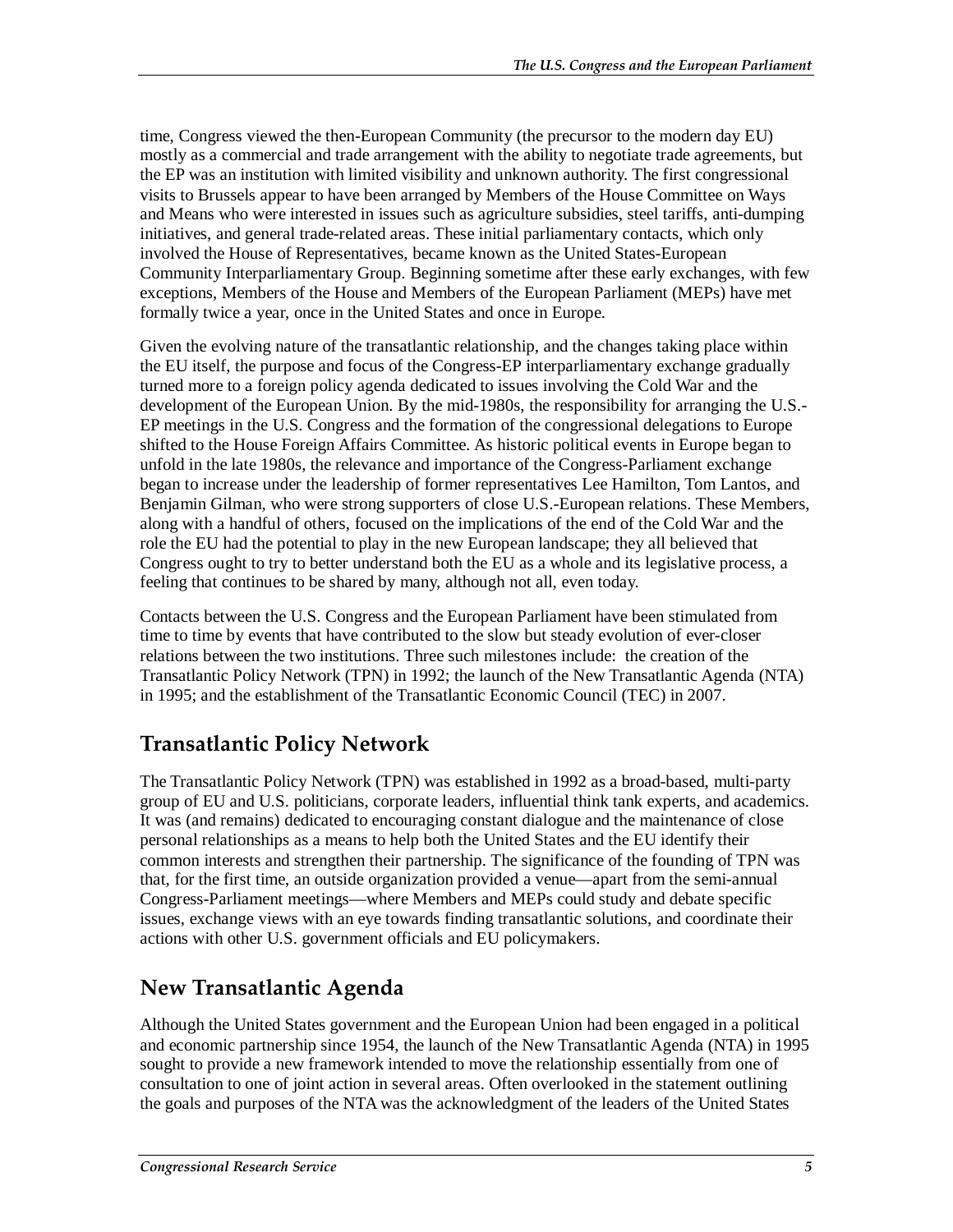and the EU that they "attached great importance to enhanced parliamentary links" and agreed to "consult with parliamentary leaders on both sides of the Atlantic regarding consultation mechanisms, including building on existing institutions, to discuss matters related to our transatlantic partnership."5

However, implementation of the provisions of the NTA was slow to develop. Even slower was implementation of the decision to consult with parliamentary leaders, in part because Congress and the European Parliament were uncertain on how to define the roles they might play in the NTA. In January 1999, after four years of little or no progress on incorporating the legislatures into a transatlantic decision-making process, and sensing a need to acknowledge the NTA's commitment to include the legislatures, the delegations of the U.S. House and the EP—at their  $50<sup>th</sup>$  meeting—agreed to formalize the dialogue and to change the group's name to the Transatlantic Legislators' Dialogue (TLD). In announcing the formation of the TLD, the two delegations stated that the Dialogue "will constitute the formal response of the European Parliament and the U.S. Congress to the commitment in the New Transatlantic Agenda to enhance parliamentary ties between the European Union and the United States."<sup>6</sup> In response to the decision to re-name the interparliamentary exchange, the U.S. House in November 1999, during consideration of the Consolidated Appropriations Act for Fiscal Year 2000 (H.R. 3194/P.L. 106- 113), amended Section 109(c) of the Department of State Authorization Act for Fiscal Years 1984/1985 (22 U.S.C. 276 note) to officially change the name of the group to the TLD.

Following the introduction of the NTA in 1995, a small minority of representatives in Congress and the European Parliament began arguing for greater legislative involvement in broader U.S.- EU relations, even including participation in the annual U.S.-EU Summit. The formal launch of the TLD provided new impetus for the kind of input these legislators hoped for, and efforts were made on both sides to reinforce the interests of the legislatures in assuming an enhanced role in the transatlantic relationship. Since the 1999 declaration officially establishing the TLD, numerous pieces of legislation have been introduced and even passed in both Congress and the Parliament expressing the importance of the transatlantic partnership, calling for enhanced dialogue and coordination between the Congress and the EP, and asserting that the legislatures should be consulted more closely by U.S. and EU policymakers. In particular, related to the development of the transatlantic economic relationship outlined in the NTA, in 2004 and 2005, the EP and the U.S. House passed resolutions supporting, among other things, the completion of the transatlantic market by 2015. In 2006, the U.S. Senate passed a similar resolution.

Although those legislators dedicated to improving parliamentary input into the U.S.-EU relationship appeared prepared to take on a more substantive role, many observers note that the nature of transatlantic cooperation, the complexities of the issues, the multiple layers of agencies involved, the sometimes slow pace of reform, and the press of normal legislative business, have frequently hindered greater Congress-Parliament participation. To address some of these concerns on the U.S. side, the Chairman of the House International Relations Committee in 2000 created a new subcommittee solely dedicated to Europe. In 2005, several Members of the House agreed to establish a Members Caucus on the EU to consider the wide range of transatlantic political and economic issues. Both of these developments provided new venues for a more focused discussion of U.S.-EU relations among interested legislators. It was also hoped that the subcommittee and caucus would help the TLD to identify new Members with an interest in the EU and to assume a more active role in promoting transatlantic contact and cooperation.

 $\overline{a}$ <sup>5</sup> Declaration of the New Transatlantic Agenda at the U.S.-EU Summit, December 13, 1995.

<sup>&</sup>lt;sup>6</sup> Joint statement of the delegations of the U.S. Congress and the European Parliament, January 16, 1999.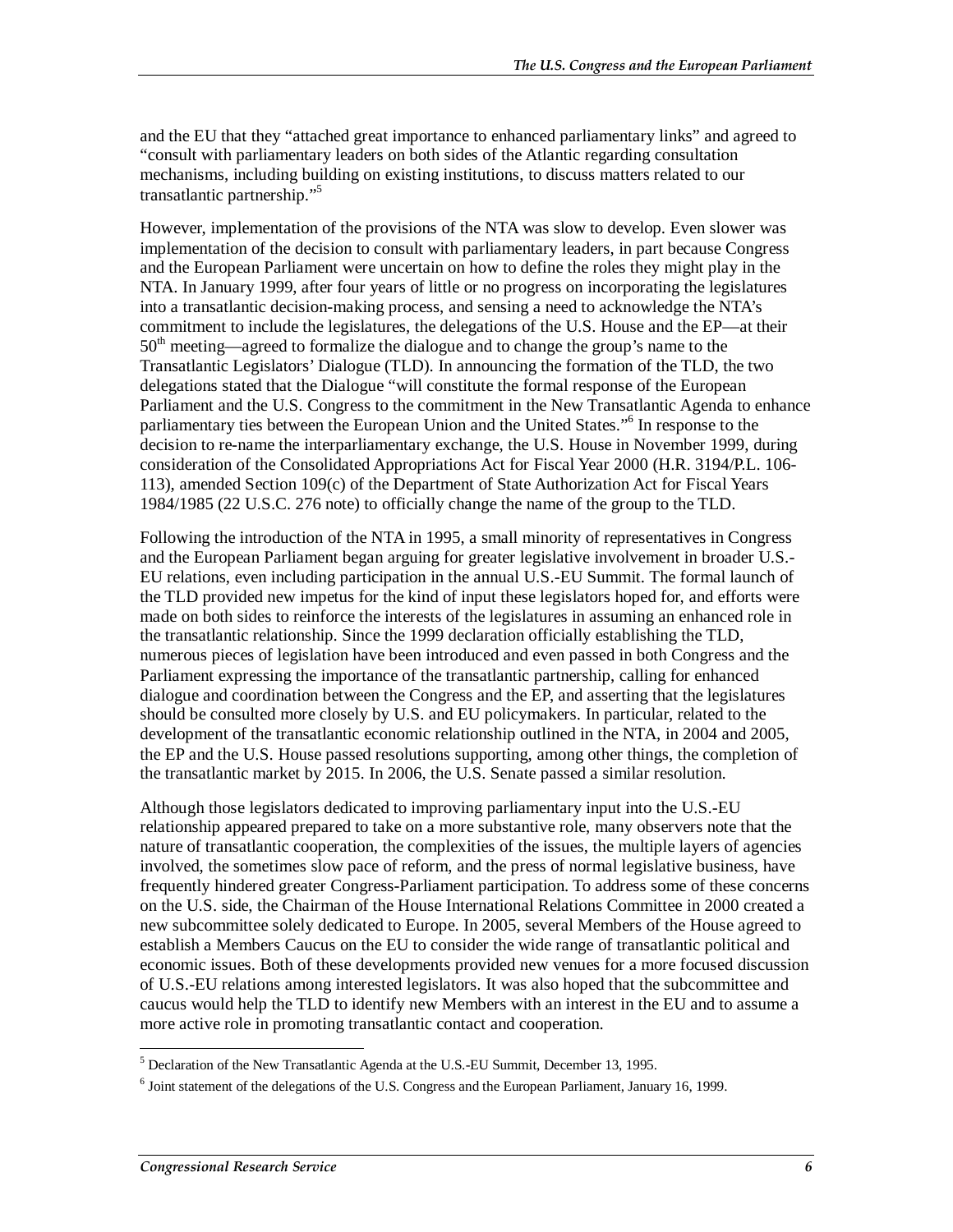In addition, since 1999 especially, organizations such as TPN, the German Marshall Fund of the United States, the Atlantic Council, the European Institute, and other public policy groups, have become more involved in developing and expanding the transatlantic knowledge-base of the Congress and the European Parliament. Such groups hold briefings and host conferences on numerous U.S.-EU issues and promote international travel for Members and staff. Publications, such as the annual transatlantic economic report issued by the SAIS Center for Transatlantic Relations, have brought the importance of the economic dimension of the U.S.-EU partnership to the forefront and often highlight other specific elements of the relationship. All of these efforts have helped Members of Congress and the EP to better understand the nature of the transatlantic partnership, to identify issues of common interest, and to expand contacts and dialogue.

#### **Transatlantic Economic Council**

Despite the various measures described above to bolster ties between the Congress and the European Parliament, the existence and purpose of the exchange between the U.S. House and the EP—at least on the U.S. side—continued to remain little known or understood, both within and outside the House. This appeared to be disappointing to some Members, MEPs, and other government officials and experts because over the previous decades, many congressional delegations had traveled to Europe and several senior Members of the House had participated in exchange activities or knew of the exchange sessions with the EP. For instance, in 1987, then-Speaker of the House Jim Wright attended the interparliamentary meeting in Madrid, and between 1994 and 2000, the Chairman of the House International Relations Committee also served as the U.S. Chair of the interparliamentary exchange with the EP.

However, some suggest that the creation of the Transatlantic Economic Council (TEC) has helped elevate relations between the U.S. House and the EP perhaps more than any other previous initiative to strengthen the relationship. In January 2007, upon assuming the rotating six-month presidency of the EU, German Chancellor Angela Merkel proposed further liberalization of transatlantic trade and investment barriers by enhancing the existing cooperation among U.S. and EU regulatory agencies. In part, her proposal was in line with the provision in the New Transatlantic Agenda that called for the creation of a transatlantic marketplace by eliminating or reducing both tariff and non-tariff barriers that hindered the flow of goods, services, and capital between the United States and Europe. Building on the Merkel initiative, the April 2007 U.S.-EU Summit adopted a *Framework for Advancing Transatlantic Economic Integration*. The *Framework* affirmed the importance of further deepening transatlantic economic integration, particularly through efforts to reduce or harmonize regulatory barriers to international trade and investment. The TEC was established as a new institutional structure to advance the process of regulatory cooperation and barrier reduction by encouraging both U.S. and EU regulators to move forward on issues outlined in the *Framework.* It was agreed that the TEC would be headed on both sides by ministerial-level appointees with cabinet rank.

As part of its mandate, the TEC was directed to include a broader participation of stakeholders, including—for the first time in a formal regulatory framework—legislators. In particular, the *Framework* instructed the TEC to establish an "advisory group" that would draw upon the heads of the "existing transatlantic dialogues" to provide input and guidance on priorities for pursuing transatlantic economic integration. The existing transatlantic dialogues included the Transatlantic Business Dialogue (TABD), the Transatlantic Consumers Dialogue (TACD), and the Transatlantic Legislators' Dialogue (TLD).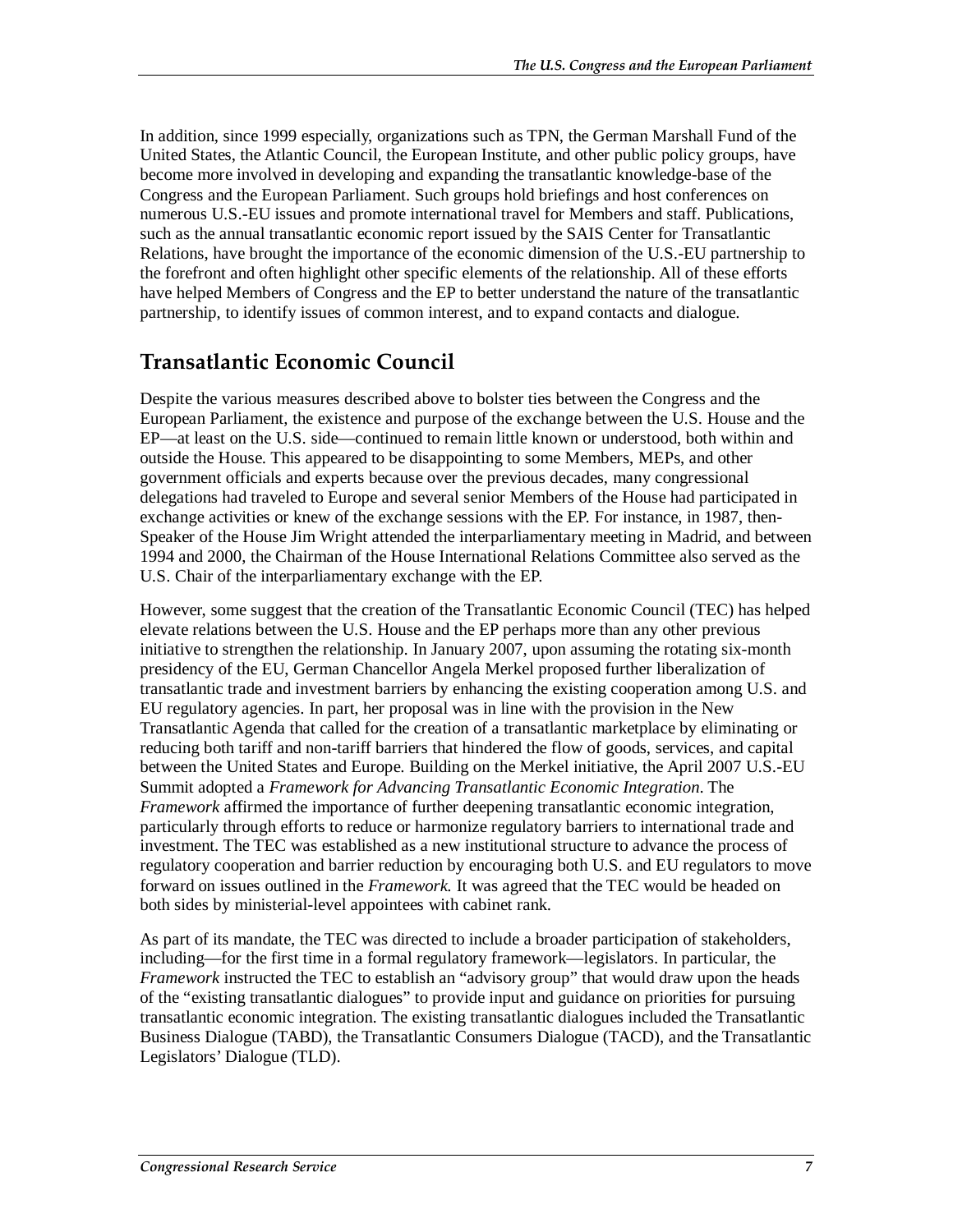The lack of knowledge about the TLD seemed to contribute to the surprise of many in the wider transatlantic community when the TEC leadership invited the TLD to be a member of its Advisory Group. In fact, it was unclear that anyone at the White House at the time of the 2007 U.S.-EU Summit contacted the House leadership to inform them a new role was to be asked of the legislative branch. Nor did it appear that anyone had informed the TLD Chairs that the TLD was to be handed a new and possibly far-reaching responsibility—that of formally representing the views of Congress and the European Parliament in the transatlantic economic integration and regulatory cooperation process.<sup>7</sup>

Nevertheless, many supporters of the effort to achieve a more barrier-free transatlantic marketplace believed that ultimate success could not be achieved without the strong commitment and active participation of the U.S. Congress and the European Parliament. Some advocates had long decried the low level of engagement by Congress and the Parliament in the overall economic integration and regulatory cooperation process. As such, proponents of giving the TLD a role in the TEC maintained that through more active oversight, legislators could articulate their support for, or concerns about, a particular regulatory direction before the regulators proceeded too far down the negotiation path. They also asserted that for the U.S. Congress, through its authorization and appropriation roles, Members could prod the regulators to move the cooperative efforts forward and provide the funds necessary to carry out that mandate. Finally, supporters noted that for the European Parliament, the implementation of the EU's new Lisbon Treaty would give the EP more decision-making authority over trade-related issues as well as an enlarged role in regulatory decision-making and oversight.

For those interested in the transatlantic economic relationship, the mandate to include the legislatures in the TEC process generated greater interest in the role that the U.S. Congress and the European Parliament can or should play in regulatory cooperation and convergence. This interest prompted immediate efforts by groups such as the Transatlantic Business Dialogue, the U.S. Chamber of Commerce, and the European-American Business Council, among others, to reach out to the Congress and Parliament in order to inject more economic and regulatory specificity to the debate. Two recent reports, one co-authored by the Atlantic Council and the Bertelsmann Foundation,<sup>8</sup> and another co-authored by several U.S. and European think tanks entitled Shoulder to Shoulder: Forging a Strategic U.S.-EU Partnership,<sup>9</sup> have discussed the parameters that a regulatory cooperation dialogue should take, including how the transatlantic legislatures could play an influential role.

Some observers contend that the attempts by these outside organizations to increase awareness about transatlantic economic and regulatory issues, especially among some U.S. Members and committees with relevant jurisdictions, is starting to have a some impact on both the narrow regulatory cooperation agenda as well as on the broader legislative relationship between the U.S. Congress and the European Parliament. Many of this view acknowledge that the transatlantic impact of legislation has rarely been a central consideration during the legislative process, whether in the Congress or in the EP. Nor do they believe that Congress would submit its own legislative initiatives to any form of a transatlantic impact assessment or cede its authority to react to a national crisis, such as a terrorist attack or banking crisis, without first consulting the EU, or

 7 CRS interviews with congressional staff.

<sup>&</sup>lt;sup>8</sup> Resetting The Trans-Atlantic Economic Council, A BluePrint, A Report by the Atlantic Council and Bertelsmann Foundation, October 2009.

<sup>9</sup> *Shoulder to Shoulder: Forging a Strategic U.S.-EU Partnership*, Atlantic Council of the United States, Center for Transatlantic Relations, et al, December 2009.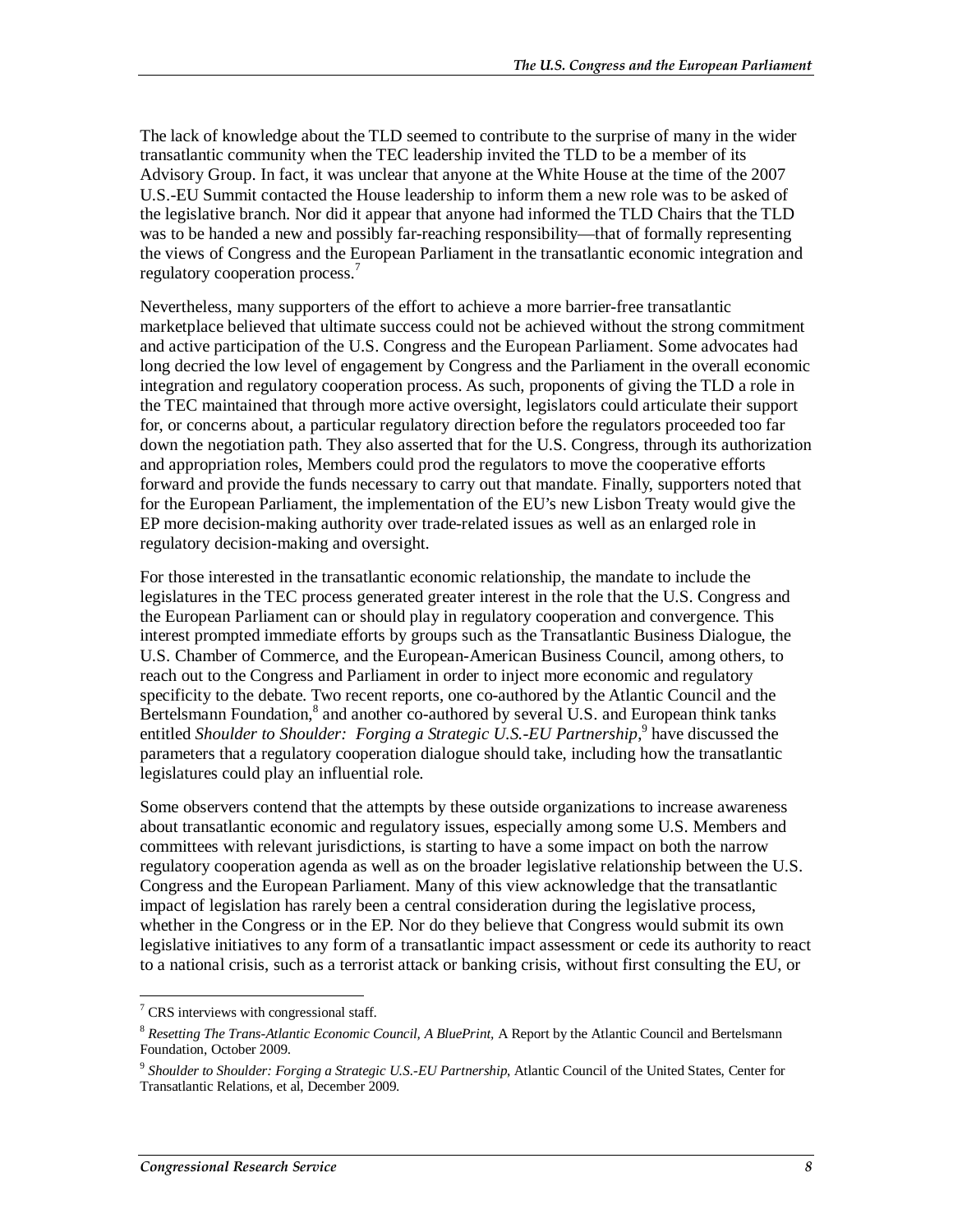vice versa. However, some assert that efforts to improve congressional and EP understanding of the magnitude of the transatlantic economic relationship, and the increasing dialogue on transatlantic economic integration and regulatory cooperation, have helped to expand the U.S.-EU legislative partnership beyond the TEC-related issues and begun to result in a more notable desire by some in Congress to become more engaged with their counterparts in the EP.

### **The Current Transatlantic Legislators' Dialogue**

Although the creation of the TEC and the appointment of the TLD to its Advisory Group perhaps did more to raise the visibility of the TLD than any other event over the past several years, the TLD remains relatively unknown in the U.S. Congress compared with its status in the European Parliament. Some suggest that a key reason for this disparity can be found in the structure and function of the TLD itself, which differs significantly between the U.S. Congress and the EP.

The European Parliament has a much more structured architecture for its participation in the TLD than does the U.S. Congress. At the start of each new Parliament (the current one runs from 2009- 2014), the EP adopts a resolution proposing a list of interparliamentary delegations and sets the number of MEPs that will constitute each delegation. At present, there are a total of 41 delegations in the Parliament.<sup>10</sup> The largest EP delegation is the Delegation for Relations with the United States (D-US), which currently consists of 53 MEPs. Each political group in the Parliament receives an allocation of delegation seats roughly proportional to its overall size in the EP. For example, the European People's Party (EPP), the largest political group in the EP, has 19 seats in the D-US whereas the Europe of Freedom and Democracy (EFD) group, which is the smallest in the EP, has 2 seats. Similarly, each political group receives an allocation of chairmanships/vice-chairs of the various delegations, with the largest group having the first choice of chair. In 2009, the EPP selected the chairmanship of the D-US as its first choice and named Elmar Brok, a German MEP, as Chair. MEPs are appointed to the delegation for the full five-year term of the Parliament. The D-US meets on a periodic basis to discuss a wide range of issues involving the transatlantic relationship as well as the upcoming TLD meetings.

In the EP, participants in the semi-annual TLD meetings are drawn from the D-US delegation. EP representation in the TLD (EUTLD) is led by a Steering Committee consisting of the Chairman and two Vice-Chairs of the D-US and ten MEPs who are the chairs of various EP standing committees ranging from International Trade to Environment, Public Health and Food Safety. The EUTLD Steering Committee is co-chaired by the Chairman of the D-US (Brok) and the Chairman of the Foreign Affairs Committee (Gabriele Albertini, an Italian MEP also in the EPP group), who lead the EUTLD delegation when it meets with its U.S. counterpart. The Steering Committee coordinates all activities of the TLD, ensures that there is broad representation of MEPs from the EP's committees at the TLD meetings, and reports to the D-US on its activities. The number of MEPs attending the annual TLD meetings is not limited and has often exceeded 20 members.

On the U.S. side, the Transatlantic Legislators' Dialogue is one of thirteen Parliamentary and Commission Groups operating in the Congress. Unlike some of the other exchanges, such as the

<sup>-</sup><sup>10</sup> The EP's 41 delegations consist of 37 interparliamentary delegations (some are termed either Joint Parliamentary Committees or Parliamentary Cooperation Committees) that maintain relations with countries and regions around the world ranging from Russia to China to the Middle East, and four delegations to parliamentary assemblies (such as the Euro-Latin American Parliamentary Assembly). For a list of current EP delegations, see the website of the European Parliament, http://www.europarl.europa.eu.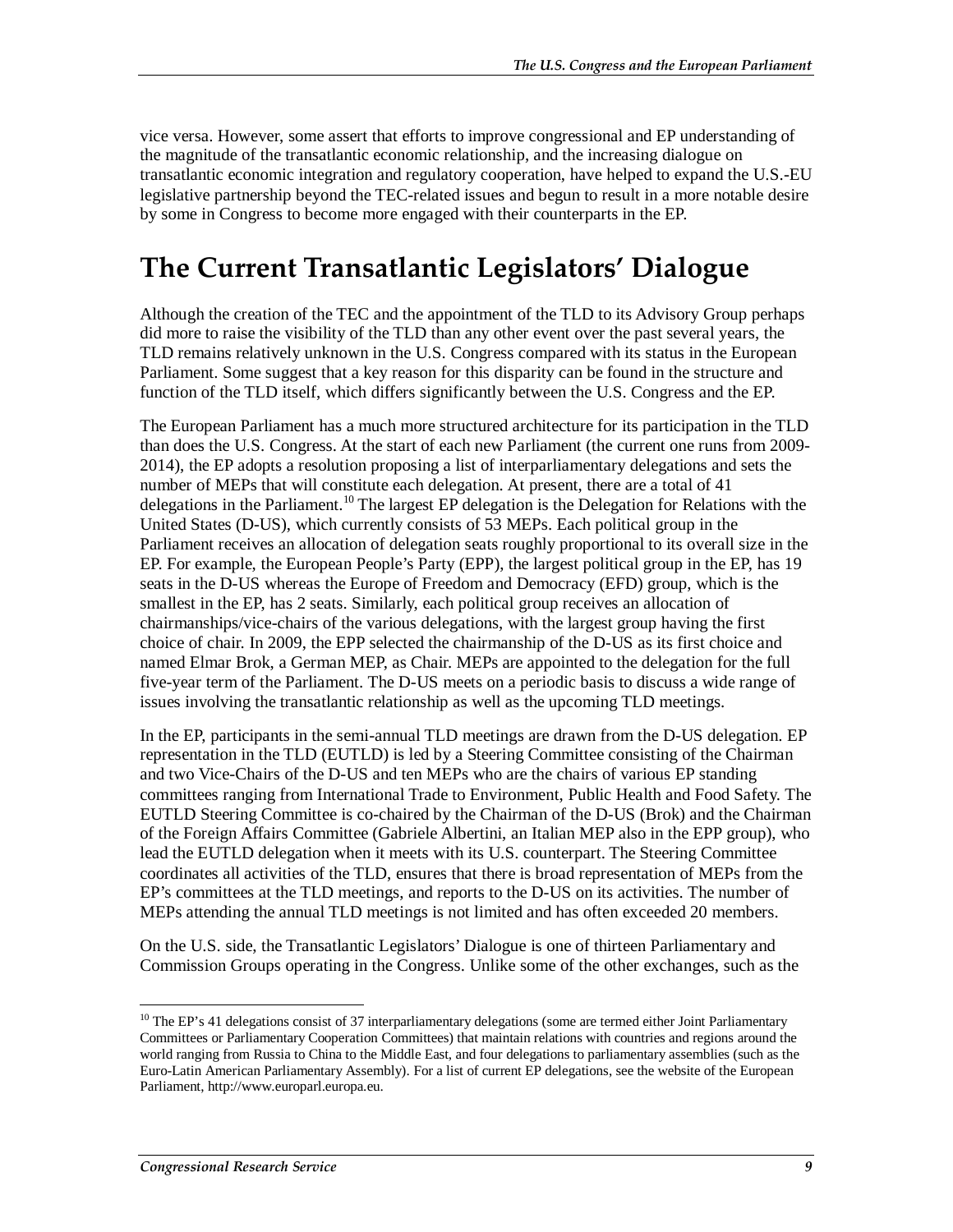NATO Parliamentary Assembly (NATOPA) or the British-American Parliamentary Group (BAPG), which also include the Senate, U.S. representation in the TLD (USTLD) is from the House only. In addition, the USTLD is not statutorily authorized, although it is authorized to receive funds each year to support its activities. Thus, while the NATOPA and the BAPG are authorized by statute to include a total of 24 official delegates (12 each from the House and Senate that are appointed by the Speaker of the House and the Senate Majority Leader respectively), the TLD has no specified number of participants and no Speaker appointment.

Furthermore, official U.S. delegates of the statutorily authorized parliamentary exchanges are appointed for the duration of each Congress. The USTLD, by contrast, has no fixed term for its participants. Although the Chair and Ranking Member of the House Foreign Affairs Committee appoints the USTLD's Chair (currently Rep. Berkley, NV) and Vice-Chairs (at present, Rep. Stearns, FL and Rep. Costa, CA), there is no formal nomination of any other USTLD delegate. Many Members have attended past meetings, but participation in the USTLD—at least until recently—often seemed to be on an ad hoc basis, with little continuity of participants and, in some instances, largely dependent on the ability of the USTLD Chair to convince Members to attend the semi-annual meetings.<sup>11</sup> Moreover, the USTLD has no equivalent "Steering Committee;" while some of the original sponsors of the EU Caucus in the House hoped that the Caucus might serve as the umbrella organization from which TLD delegates could be drawn, there has been little association between the two, even though several Members of the House participate in both the Caucus and the TLD.

Although U.S. Member participation in TLD sessions appears lately to have reached a higher level of continuity, there is still concern among some observers that the TLD continues to have difficulty attracting and maintaining a broad group of Members willing to participate on a regular basis. TLD supporters worry that the lack of sustained U.S. Member participation hinders the development of personal relationships between legislators, seen as essential for a truly frank and open exchange of views and as necessary ultimately for greater legislative consultation and coordination. Similarly, while the EUTLD has representation from most of its key parliamentary committees, the USTLD is not structured to guarantee the inclusion of Members from all of the major congressional committees. Combined with the uncertainty over which Members will actually participate in the U.S. delegation each time the TLD meets, some MEPs have observed that the TLD sessions do not necessarily provide them with good U.S. contacts on matters of interest to them. Many in the transatlantic business and consumer communities—who are the TLD's partners in the TEC—also appear frustrated that there is no permanent list of USTLD delegates with whom they can meet on a regular basis to discuss issues related to the TEC and the regulatory agenda.<sup>12</sup>

Another difference between the U.S. Congress and the EP in relation to the TLD involves staffing. On the U.S. side, there are three principal staff designated as the "U.S. secretariat" for the TLD: an administrator and one representative from the majority and minority. These staff are part of the House Foreign Affairs Committee structure and have large portfolios with many responsibilities beyond the TLD. Observers note that the Foreign Affairs Committee staff are highly professional, knowledgeable of transatlantic relations, and provide sufficient support for most security and foreign policy-related discussions at the TLD meetings. However, these same observers also point out that none of the key items on the U.S.-EU economic or regulatory agenda are ones that fall under the jurisdiction of the Foreign Affairs Committee.

 $\frac{1}{1}$  $11$  CRS interviews with congressional staff.

 $12$  CRS interviews with representatives of the business community.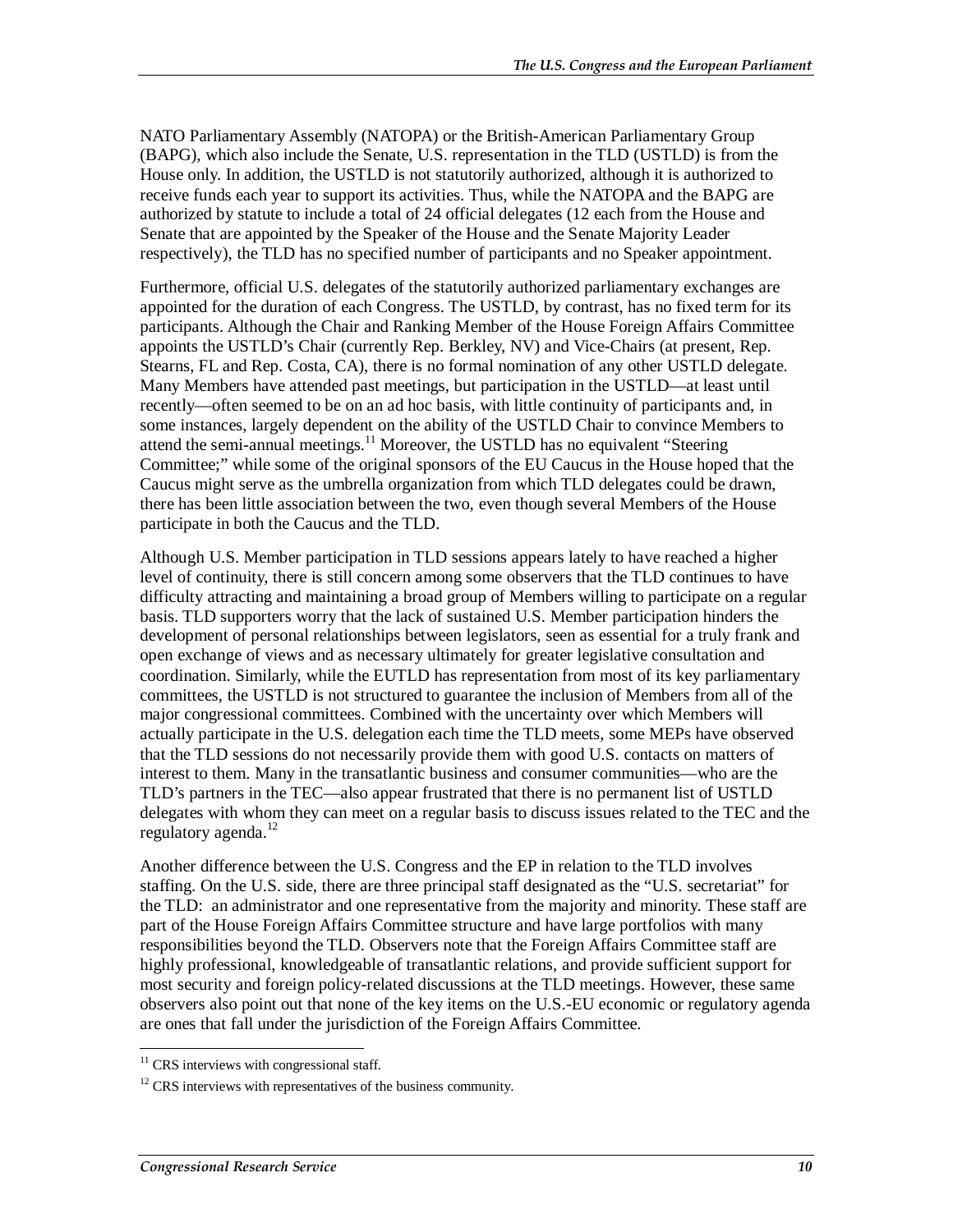In the view of many experts, it would likely be a real stretch to expect that Foreign Affairs Committee staff who are responsible for following issues and events in places ranging from Russia to Kosovo to Eurasia can somehow also find the time to become proficient on automobile crash testing, container scanning, toy safety, or hedge fund transparency. And, realistically, neither the Foreign Affairs Committee nor the USTLD Chair and Vice-Chairs could hire a whole cadre of staff with the kind of expertise needed to be responsive to the various issues under consideration by the TLD, particularly those in the TEC process. Although non-foreign policy matters are usually included in the TLD meeting agenda, it does not appear that there is regular contact between USTLD staff and other standing committee staff that would allow for coordination of issues and committee perspectives beyond foreign policy issues.

The EUTLD is also staffed by a secretariat, which includes six permanent EP staff dedicated to the coordination and operation of the TLD alone. Recently, the EUTLD secretariat has worked with the secretariats of the EP standing committees to designate a TLD Administrator for each committee; these Administrators are intended to act as interlocutors between the committees and the TLD, helping the TLD secretariat to identify issues that should be placed on the TLD meeting agenda and promoting greater coordination of views and positions. In the EP, the D-US falls under what is known as the Directorate-General for External Policy (DG-EXPO), which provides professional support for the EP committees on Foreign Affairs, Development, and International Trade, as well as for all of the EP delegations. The DG-EXPO also includes a Policy Department whose staff provide research and background information for the delegations and committees, including the EUTLD.

## **Initiatives to Strengthen Congress-Parliament Cooperation**

Since the launch of the TLD in 1999, there have been numerous calls on both sides of the Atlantic to find ways to develop even closer cooperation between the Congress and the EP. Some in the European Parliament have gone so far as to suggest the creation of a transatlantic parliamentary assembly consisting of members of the Congress and the Parliament that would share joint responsibility for addressing issues of mutual interest through both oversight and legislative mechanisms. While this proposal has not found any support in the U.S. Congress, there have been two recent developments that have enhanced the opportunity for both legislatures to explore ways to work more directly with each other on selected issues.

### **European Parliament Liaison Office (EPLO)**

As noted previously, although contact between Members of the U.S. House and the EP had taken place since 1972, some in the Parliament have been increasingly interested in developing relations with a broader audience in the Congress. In 1984, then-EP President Klaus Haensch put forward a proposal in which he argued that it was important for MEPs to liaise directly with their counterparts in Congress, and suggested that the Parliament should have its own representation in Washington. This idea, in one form or another, has been part of the European Parliament's effort to establish "co-equality" with the U.S. Congress. However, it was only recently that the concept began to gain significant momentum. In 2006, MEP Elmar Brok, who was rapporteur for the EP's Committee on Foreign Affairs at the time, prepared a Parliament report on "improving EU-U.S. relations." Mr. Brok's report expressed a desire that the "EP budget for 2007 should establish a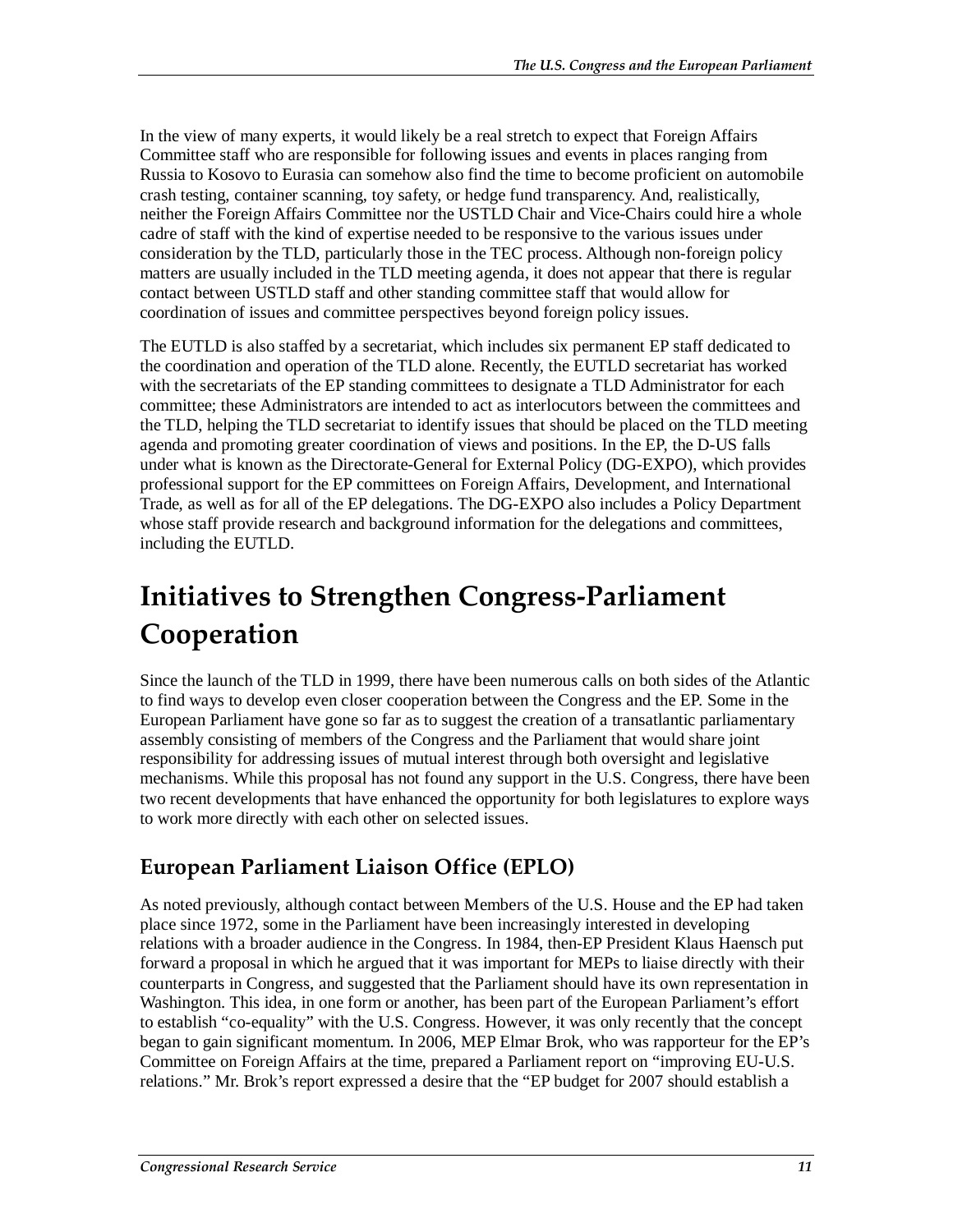permanent post in Washington so that the Parliament and the Transatlantic Legislators' Dialogue (TLD) may maintain permanent contact with the U.S. House of Representatives and the Senate."

On March 26, 2009, the EP adopted a resolution on the state of transatlantic relations.<sup>13</sup> In that resolution, the Parliament restated a long-held view that the U.S. Congress and the EP should continue to develop a closer working relationship with respect to legislative initiatives in each others' institutions, should enhance cooperation between legislative committees, and should create a reciprocal "early-warning" system in order to identify potential legislative activities that could affect U.S.-EU relations. The resolution further "invited" the EP's Secretary-General to proceed as a "matter of utmost urgency" to implement a decision taken by the Parliament's Bureau on December 11, 2006 to open a parliamentary office in Washington and to deploy officials to serve as the EP's legislative liaison to the U.S. Congress, a responsibility that had up to that time been entrusted to the European Commission's Washington delegation.<sup>14</sup>

On April 29, 2010, Klaus Haensch's vision became a reality when EP President Jerzy Buzek officially opened the European Parliament Liaison Office with the U.S. Congress (EPLO) in Washington and named Piotr Nowina-Konopka (former EP Director for Relations with National Parliaments) its first Director. Although the EPLO will develop contacts with a broad array of policymakers, think tanks, and other institutions in Washington, and will serve to facilitate visits by MEPs, the primary mission of the Liaison Office is to "build a network of Congress-Parliament staff who can work together on concrete issues requiring legislative and political cooperation or at least intellectual attention and understanding."15 The EPLO will report directly to the EP Secretary-General. At the time of its opening, the Liaison Office had three professional and two administrative staff; by the end of 2010, it is expected that the EPLO will have a total of nine or ten staff, with more likely to be added in the future.

Interestingly, the 2009 EP resolution calling for the establishment of the EPLO also included language inviting the U.S. Congress to consider the possibility of setting up its own congressional liaison office in Brussels. The U.S. Congress, through periodic resolutions such as H.Res. 230 adopted in 2007, has long expressed support for closer cooperation between the Congress and the EP. Some individual Members have endorsed practices such as instituting a legislative early warning system (often mentioned in the press releases issued at the end of TLD meetings), and a number of Members involved in the TLD appear to support the idea in principle of establishing a congressional liaison office in Brussels. At a December 15, 2009 hearing of the House Foreign Affairs Committee's Europe Subcommittee, the proposal for a Brussels office was raised and received a good deal of attention, including from the Subcommittee Chairman. To date, however, the Congress as a whole has not demonstrated significant interest in or enthusiasm about establishing a reciprocal congressional liaison office in Brussels (for more information, see the section below on "Options for Enhancing Congress-Parliament Cooperation").

<sup>&</sup>lt;u>.</u> <sup>13</sup> European Parliament resolution (A6-0114/2009) adopted March 26, 2009.

 $14$  As of December 1, 2009, and as a result of the ratification of the EU's Lisbon Treaty, the Commission's Washington office is now referred to as the "Delegation of the European Union."

<sup>&</sup>lt;sup>15</sup> For more information, see the EPLO website, http://www.europarl.europa.eu/us.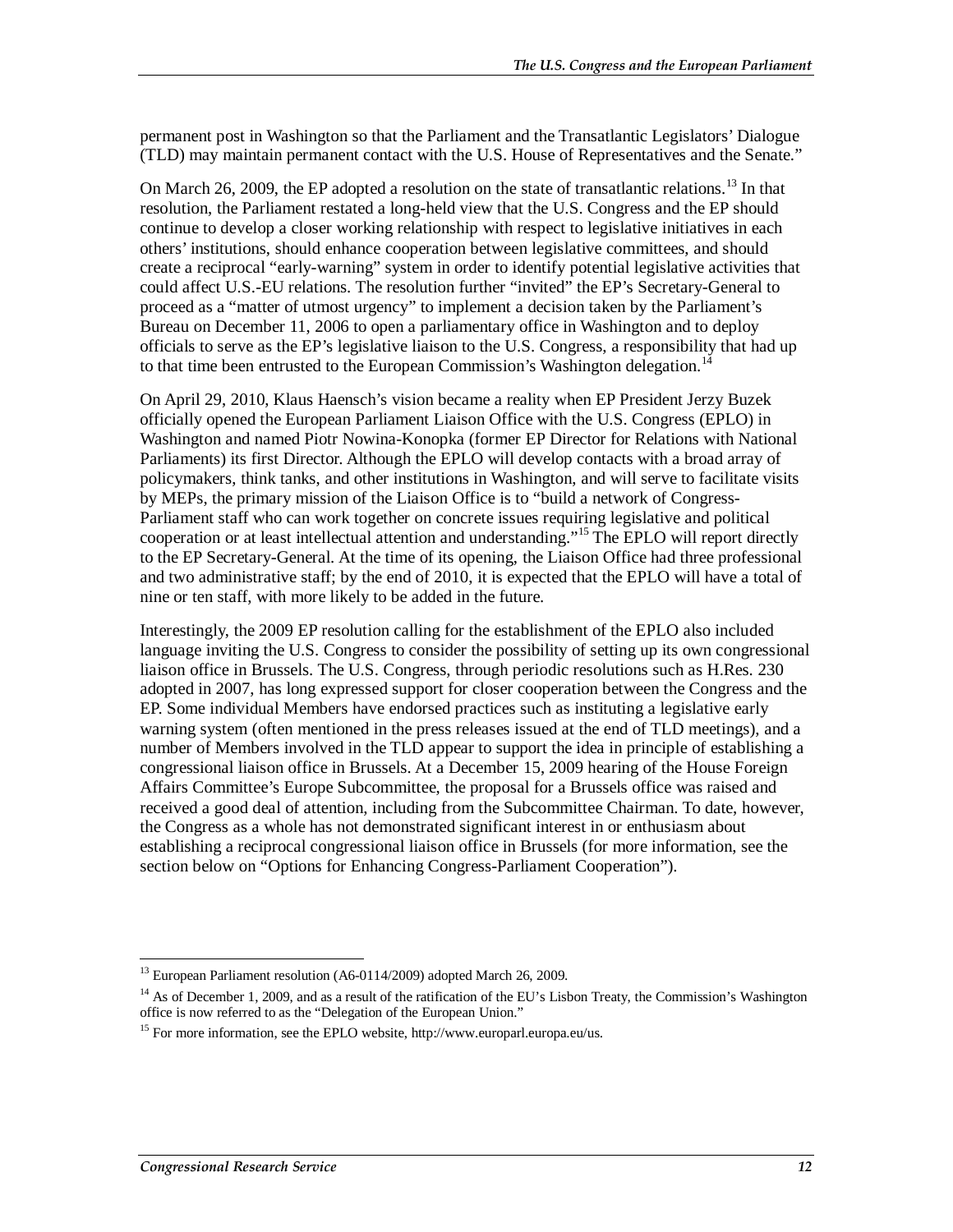#### **Closer Committee Contact16**

Not long after the TLD was assigned an advisory role to the TEC, it became clear to some including former MEP Jonathan Evans who served as Chair of the EUTLD from 2004 to 2009 that the structure of the TLD was not optimally organized to address the TLD's new responsibilities with respect to regulatory cooperation. Evans, along with some of his colleagues and a number of outside observers, felt that while most Members of Congress and the EP participating in the TLD were well versed to discuss a broad range of foreign policy issues at the TLD meetings, the same could not necessarily be said when it came to talking about more technical regulatory matters. Given the wide array of issues in the regulatory dialogue—including the mutual recognition of accounting standards, supply chain security, copyright and patent protection, preferred traveler programs, cosmetics testing, and medical device certification—an unstructured TLD might find itself further down the learning curve than its transatlantic business and consumer partners in the TEC, thus requiring TLD delegates to spend time catching up on such issues. This, in turn, could present a problem for some TLD participants who might be reluctant to become more specialized in economic and regulatory matters at the expense of other broader transatlantic policy issues. Moreover, such participants would probably not want the TLD to become strictly TEC-issue oriented. As a result, Evans suggested that the Congress and the Parliament consider ways to improve direct committee-to-committee contact on specific issues and for the TLD to develop mechanisms whereby it could tap the expertise of the committees and their staffs when necessary for the TLD meetings or for the TLD response to the TEC.

Like U.S. congressional committees, EP committees are key actors in the adoption of EU legislation. Currently, the EP has 20 standing committees and 2 "special" committees, which investigate or oversee specific issues for a limited period of time. In the U.S. Congress, the House and Senate have similar lists of standing committees, albeit not exactly the same. Committee jurisdictions are defined by the rules of each chamber and the House and Senate committee jurisdictions are not always parallel. For example, the Senate Agriculture Committee is responsible for child nutrition legislation, whereas that responsibility is handled in the House by the House Education and Labor Committee (and not the House Agriculture Committee).

Unlike the U.S. Congress, each EP committee has a chairman and four vice-chairmen. The political make-up of the EP committees reflects that of the Parliament as a whole and committee posts are allocated proportional to the respective size of the political groups; for example, the largest group (the EPP) currently chairs nine committees, the second-largest group (the S&D) seven, and the third-largest group (the ALDE) three. Committee activity is a process of coordination among the chair and vice-chairs. In the U.S. House and Senate, all committees are chaired by a member of the majority party and although the minority is often consulted on committee activity, the committee's authority is centered in its chair. In practice, a chair's prerogative includes determining the committee's agenda, deciding when to take or delay action, presiding during meetings, and controlling most funds allocated by the chamber to the committee.

Because of the high volume and complexity of its work, Congress divides its legislative, oversight, and internal administrative tasks among committees and subcommittees. Committees and subcommittees gather information; compare and evaluate legislative alternatives; identify policy problems and propose solutions to them; select, determine the text of, and report out

<sup>-</sup><sup>16</sup> Judy Schneider, Senior Specialist on the Congress in CRS' Government and Finance Division contributed information on the U.S. committee system for this section. For more information, see CRS Report RS20794, *The Committee System in the U.S. Congress*, by Judy Schneider.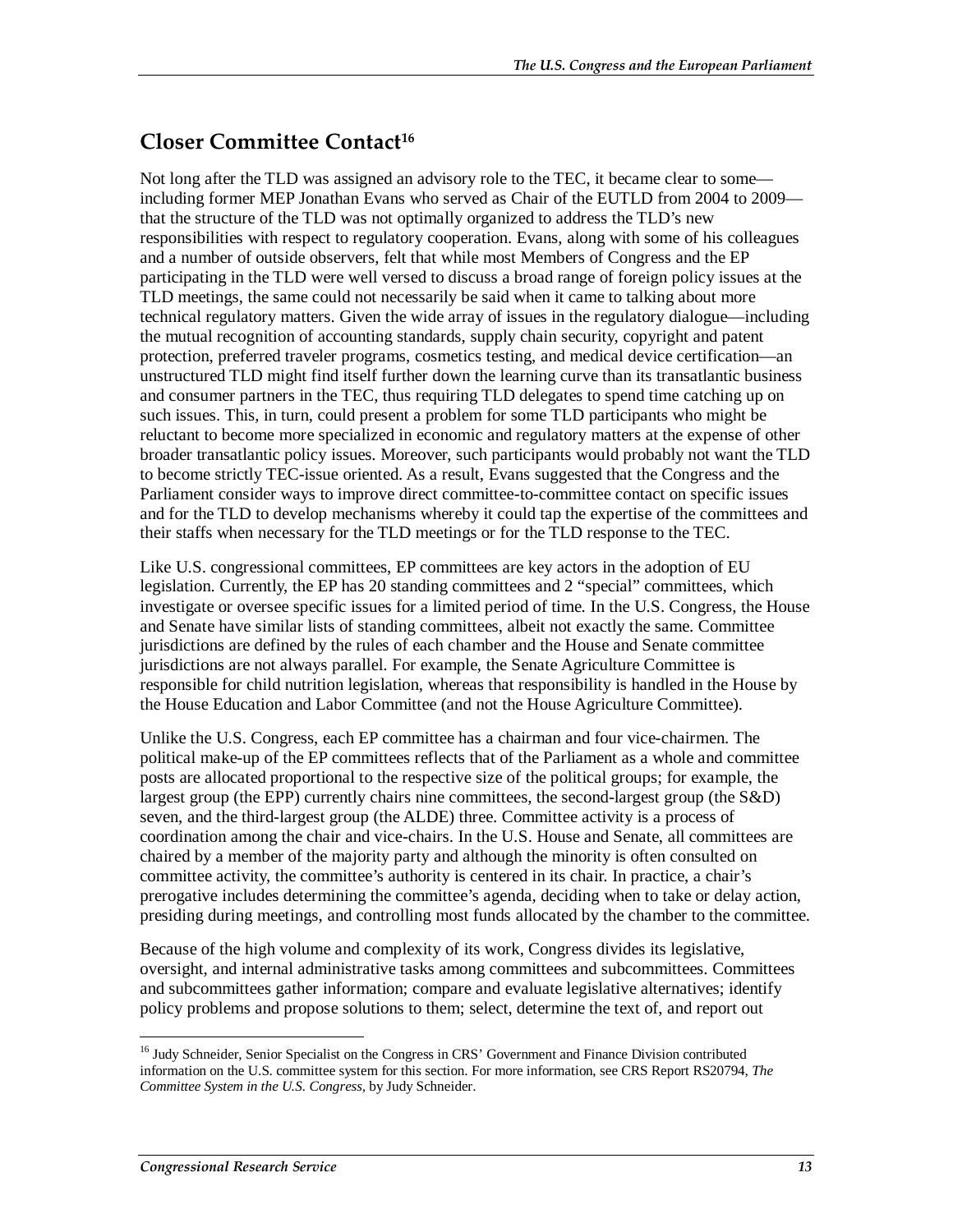measures for the full chambers to consider; monitor executive branch performance (oversight); and conduct investigations. Subcommittees only have the power and authority granted to them by the full committee. For example, some subcommittees hold hearings, but do not consider legislation. Subcommittees and their areas of responsibility may also change from one Congress to the next. Furthermore, subcommittees cannot report bills directly to the floor. In the Parliament, the work of the committees is much the same, but only one committee—the Foreign Affairs Committee—has subcommittees.

A significant difference between the Congress and the EP, however, is the way legislation is handled. In the U.S. Congress, legislation may be introduced by any Member of Congress. In the House, the legislation is referred to a committee based on "primary" jurisdiction. Measures can also be sequentially referred to additional committees, and many measures are referred to more than one panel. In the Senate, measures are referred based on "predominant" jurisdiction and it is rare for measures to be referred to more than one committee.

In the European Union, as noted previously, legislation is first proposed by the European Commission and then submitted to the Parliament and the Council of Ministers. The EP and the Council share legislative authority in most policy areas and must both approve a Commission proposal for it to become EU law. All EU legislation must have its legal basis in the EU treaties (upon which the EU has been built) or in a piece of secondary legislation, and each legislative proposal must cite in its preamble the EU treaty article upon which it is based. (Interestingly, a new rule proposed by the incoming Republican leadership for the  $112<sup>th</sup>$  Congress would require that all bills introduced should provide the "constitutional authority" for their provisions). The legal basis determines which committee is deemed the "competent" committee to consider the legislative proposal, as well as the procedure under which the legislation is considered, i.e., whether the Parliament has the benefit of the "ordinary legislative procedure" (co-decision) whereby it decides jointly with the Council on a proposal presented by the Commission.<sup>17</sup> Under Parliament's rules of procedure, if the designated competent committee wishes to challenge the legal basis of a piece of proposed legislation, it must consult the Legal Affairs Committee.

Once legislation is submitted to the competent committee, the EP committee appoints an MEP as "rapporteur" to draft a report on the legislation under consideration. The rapporteur submits a draft report to the committee for discussion, and the committee votes on and possibly amends the report. This is similar to a congressional committee mark-up of legislation. The committee's report is then considered in a plenary session of the entire Parliament (similar to how legislation is considered by the whole House or Senate), amended if necessary, and put to a vote in the full EP. The Parliament thus adopts its position on the proposed EU legislation.

Observers suggest that differences between the two bodies' legislative processes are a key issue when considering whether the U.S. Congress and the EP can effectively work with each other on matters of common interest that might involve legislation. Given that the European Commission is the originator of EU legislation, coordinating the legislative process between the two legislatures could be difficult especially because the U.S. Congress can introduce legislation and consider it as rapidly or as deliberately as it wishes. To have legislation run parallel in both legislatures, the Commission would probably have to submit a legislative proposal around the same time a similar piece was introduced in either the House or Senate. Although the EP can ask

-

<sup>&</sup>lt;sup>17</sup> In some policy areas, such as tax matters, social security, and most aspects of foreign and defense policy, EU member states retain decision-making authority and the Parliament does not have the right of "co-decision," although it may give a non-binding opinion.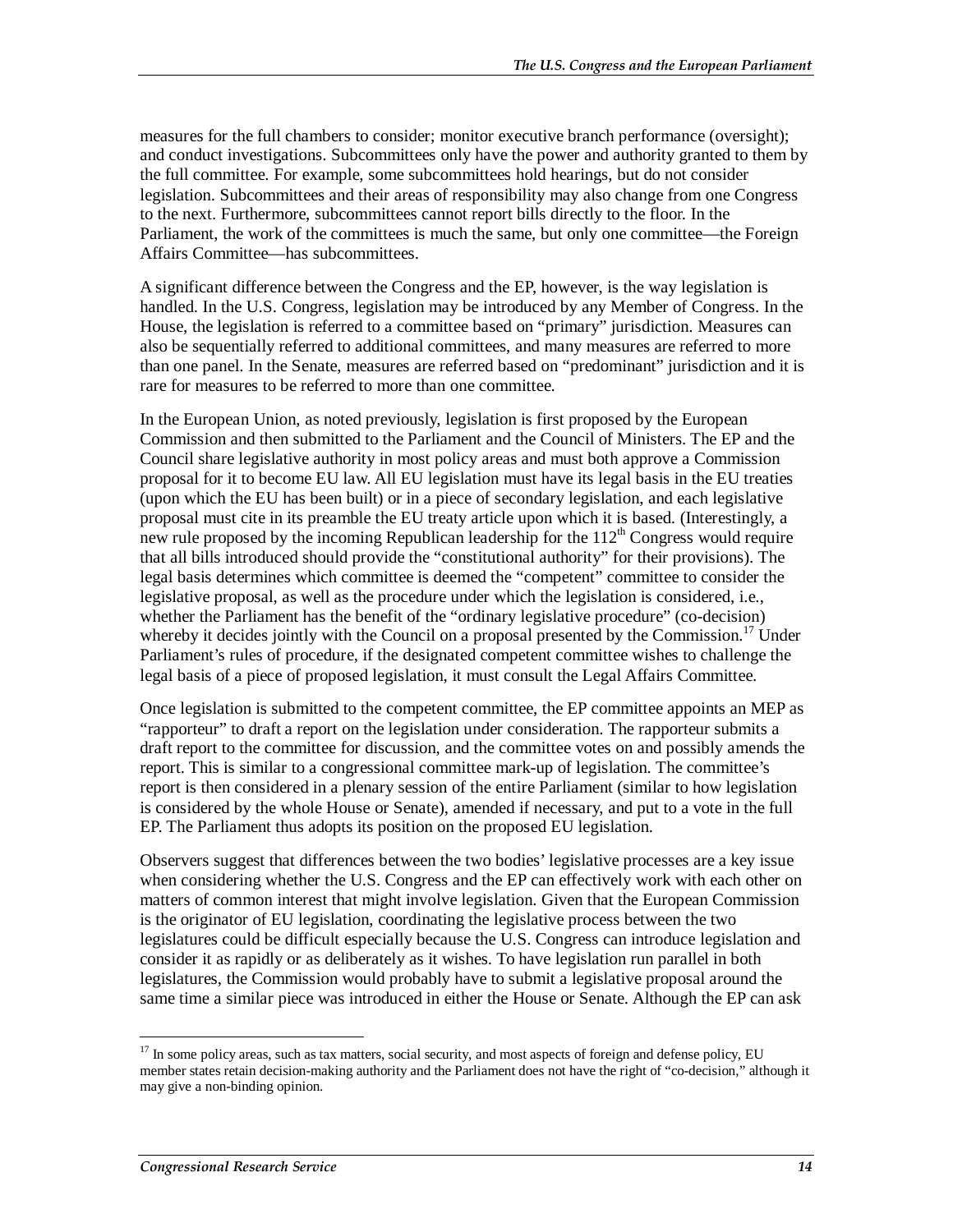the Commission to introduce legislation on a particular issue that might be under consideration in the Congress and that the Parliament believes should be addressed, the Commission can take up to six months to decide whether or not it will submit legislation in response to the EP's request. Even if the Commission decided to comply, the process of developing the actual legislative proposal could take up to one year or longer. Thus, it would require much coordination to have legislation considered on a simultaneous or near-simultaneous basis in both the Congress and the EP, as well as a strong political commitment from both sides to do so.

Analysts also note that there are some issues in which the Parliament may have a legislative say, but the Congress does not, and vice-versa. For example, when the renewal of the U.S.-EU SWIFT agreement was considered, the Parliament played a key role and rejected the accord initially. Later, after changes were negotiated between the European Commission and the U.S. government, the Parliament held a second vote and approved the agreement. During this whole process, the SWIFT accord was not sent to the U.S. Congress for consideration because it was negotiated by the United States as an executive agreement. Given such differences between the U.S. and EU policymaking processes, some skeptics question whether stronger Congressional-EP relations would provide much value-added. Others contend, however, that even in matters such as SWIFT—in which one side has a legislative role and the other does not—closer ties and personal relationships between Members of Congress and their counterparts in the EP could help sway the debate and perhaps produce more favorable outcomes.

Despite some differences in the way legislation is handled in the Congress and the EP, many experts assert that there appears to be opportunities for committees in both bodies to track what issues are being considered and where interests intersect. Possible mechanisms for doing so include video conferences, joint hearings, delegation visits, and staff exchanges. As mentioned, the EP has already identified "TLD administrators" for each EP committee; in addition to informing the TLD of what issues are under consideration in the committees, it is hoped that these administrators will also become points-of-contact for their counterpart committee staff in the Congress. For a comparison of European Parliament committees and House and Senate committees with similar or related jurisdictions, see the Appendix.

### **Possible Options for Future Congress-Parliament Cooperation**

As the level of contact between the U.S. Congress and the European Parliament has begun to increase and as more observers begin to advocate for closer cooperation between the two bodies, several ideas have been put forward to help strengthen the overall effectiveness of the Congressto-Parliament partnership. While the European Parliament has been far out in front of the Congress in the pursuit of a stronger relationship, as noted earlier, the U.S. Congress as a whole has not seemed to embrace the need for significantly closer ties. Nevertheless, should Congress deem it worthwhile in the months or years ahead to further develop relations with the EP, there are a number of potential options that could be considered and explored.

Seven possible options for enhancing Congress-Parliament cooperation are discussed below; several focus on the TLD, some are specific to the USTLD, and others pertain to the broader Congress-EP relationship. Some observers suggest that a new structure on the U.S. side is needed to oversee and guide Congress-EP relations. However, others contend that appropriate structures already exist to do this; the U.S. Congress and its committees and subcommittees, the EU Caucus, and the TLD itself provide the necessary structure for managing the Congress-EP relationship.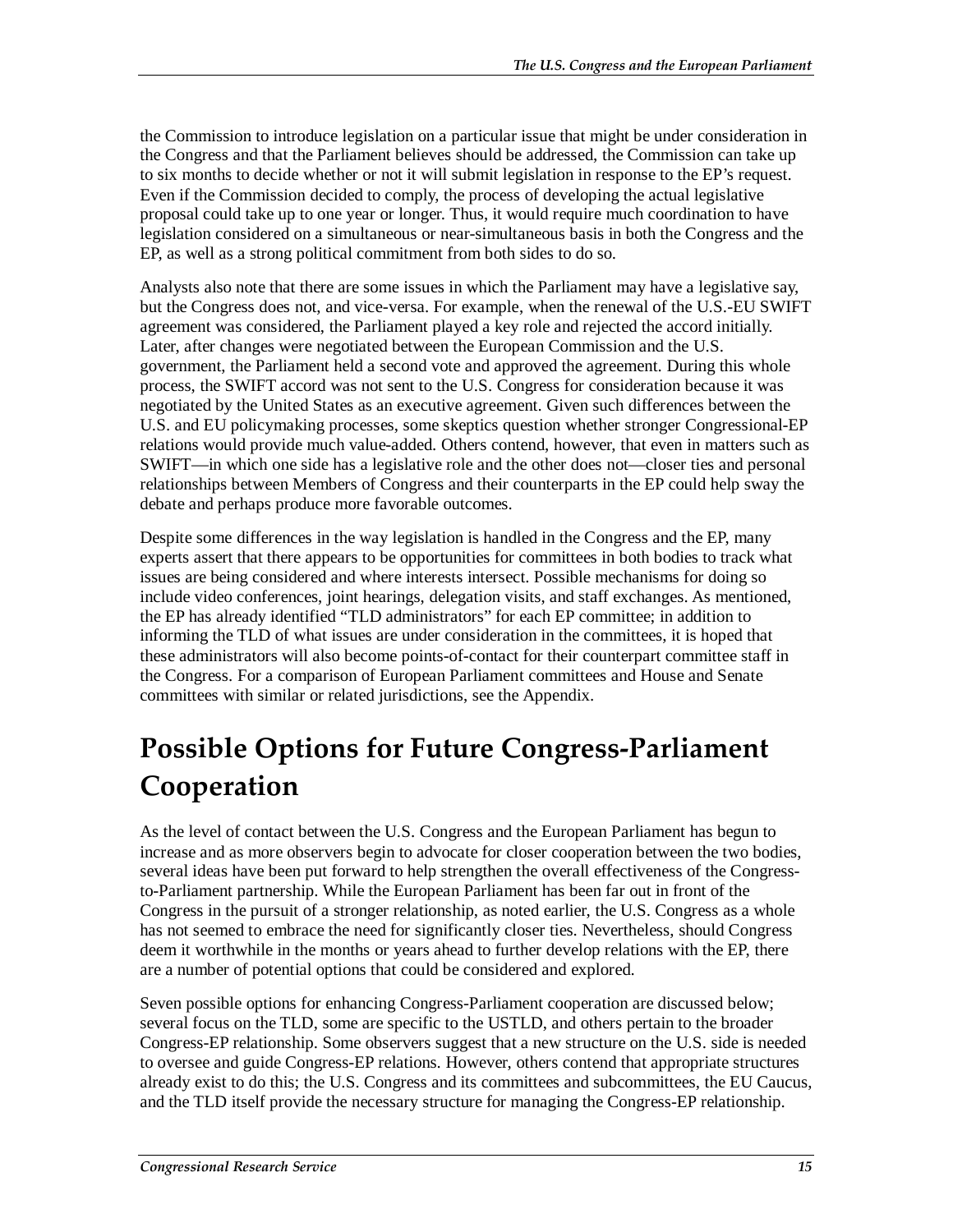For those of this view, the issue is not necessarily to create a new structure but to try to make the existing structure work more effectively.

#### **1. Enhance the Transatlantic Legislators' Dialogue**

For some, the first step in any attempt to boost Congress-EP relations and enhance the effectiveness of the TLD might be to elevate the status of the USTLD by having the TLD formally authorized by statute. Short of that, supporters of this option suggest that Members of the House could be appointed to the TLD by the Speaker for the full two years of a Congress and the number of U.S. delegates to the TLD could be firmly established (e.g. at 12, with up to 8 additional delegation seats open to any Member interested). In appointing Members to the TLD, it has been suggested that the Speaker should ensure representation from a cross-section of standing committees in the House. The proposed list of candidates could be developed through a consultation process between the Chair/Vice-Chairs of the USTLD and the chairs of the standing committees. Whether the Chair and Vice-Chairs of the USTLD should continue to be appointed by the Chair of the Foreign Affairs Committee or instead by the Speaker would also need to be discussed.

Some proponents of this option believe that the Congressional Caucus on the EU should be revitalized and form the umbrella organization for Congress-EP relations, much like the EP's Delegation for Relations with the United States. As discussed more below, the EU Caucus could also be open to the U.S. Senate. Some observers suggest that it might be beneficial for the appointed USTLD delegates to become the core of the EU Caucus; other members of the Caucus could act as substitutes for any USTLD delegate unable to attend a particular session or serve as additional USTLD participants.

Advocates of enhancing the TLD have also proposed that the TLD establish a political committee and an economic committee. Members from both the U.S. and European TLD delegations would be assigned as chairs and vice-chairs of these committees. Rapporteurs might be assigned to research and report on specific issues. Supporters assert that this structure would offer Members and MEPs the opportunity to focus more sustained attention on issues in which they may have a particular interest or expertise. The TLD committee chairs would report on the topics discussed in their committees to the entire body at some point during the TLD meetings. Another suggestion would be for the TLD to be more active in between its semi-annual meetings by promoting ongoing dialogue between committee chairs, rapporteurs, and other delegates through the use of video conferences so that TLD members can keep in touch year-round.

In the U.S. Congress, some observers have also argued that it may be worth considering hiring one or two dedicated USTLD staff in the House, instead of relying on the current structure of utilizing Foreign Affairs Committee staff. These permanent USTLD staff could potentially become part of the Speaker's Office of Interparliamentary Affairs. Such permanent USTLD staff could coordinate the activities of the TLD, help the USTLD liaise with standing committee staff, and meet regularly with representatives of the EP's Washington liaison office. In addition, the USTLD might consider establishing its own website to keep Members informed of its activities.

*Pros and Cons.* Supporters of enhancing the existing TLD—especially by having it authorized in statute in the U.S. Congress and having the Speaker officially appoint U.S. delegates—maintain that such measures would raise the standing of the TLD in the House and guarantee a more consistent group of attendees, especially on the U.S. side. Assigning Members and MEPs as chairs, vice-chairs, and rapporteurs of the proposed TLD committees could also convey a sense of "ownership" within the TLD and hopefully generate more dialogue in between the semi-annual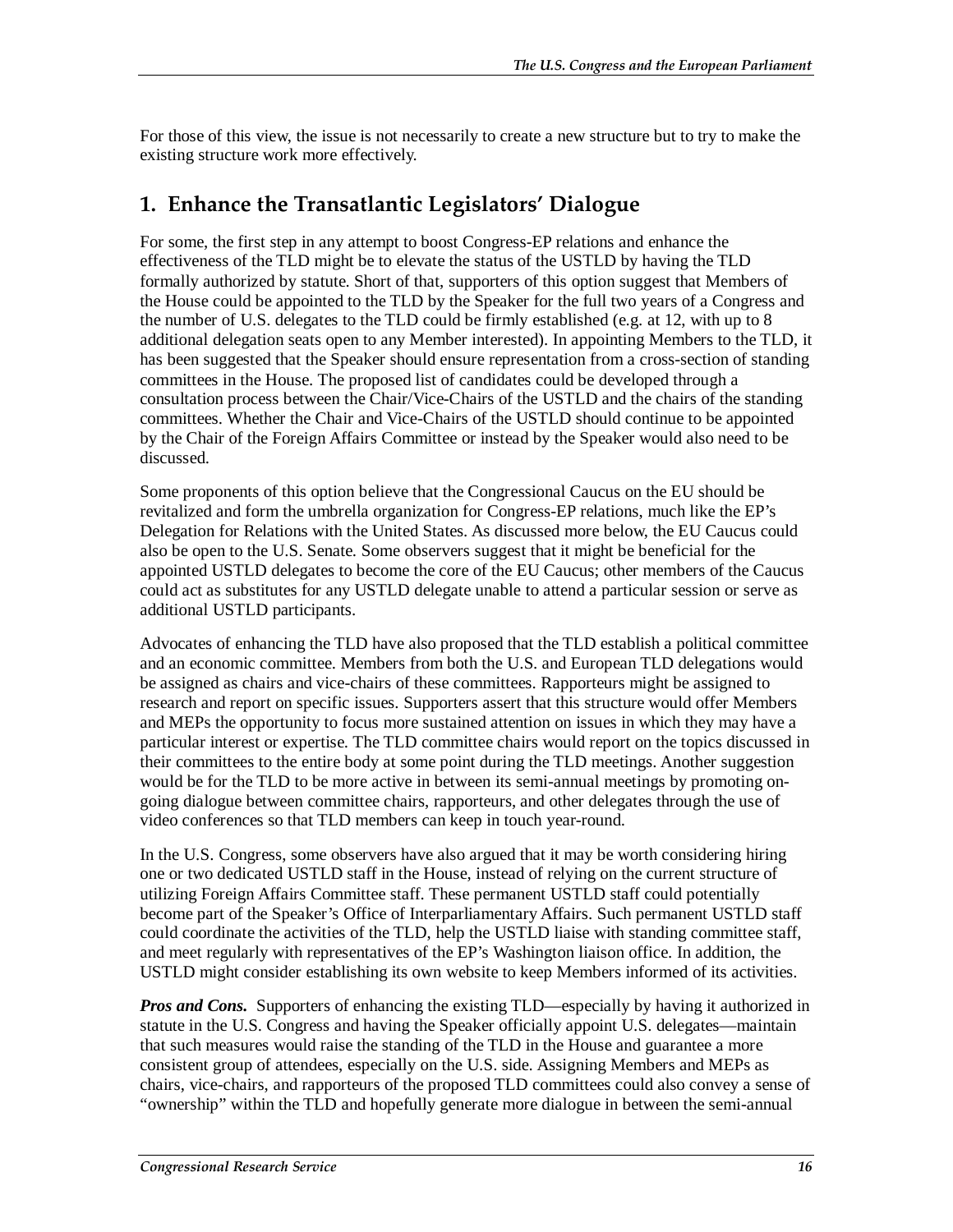TLD meetings. In addition, advocates assert that establishing TLD committee rapporteurs to report on specific issues might increase liaison between the TLD and the standing committees given that the rapporteurs would most likely contact the respective standing committees in their own institutions to discuss their research efforts. The research projects undertaken by the rapporteurs would also provide the opportunity for TLD staff to be in contact with each other on a more regular basis and with appropriate committee staff; as a result, TLD staff would be better able to help identify key issues on which both institutions may be working and where the potential may exist to pursue parallel tracks on legislation.

Skeptics of this option contend, however, that it would require a significant amount of political will in both bodies—but especially in the U.S. Congress—for it to materialize. In particular, they argue, this option would likely require a strong commitment not only from those Members currently involved in the TLD but also from the Speaker, in order to sufficiently convey to Members the importance of participating in this interparliamentary group. In light of the recent U.S. election and the change in House leadership, many observers note that the new Speaker will have a plethora of other organizational and substantive issues on his plate. Those of this view also doubt that the House leadership would be receptive to hiring additional staff dedicated to the TLD given the current political and economic climate.

#### **2. Develop Closer TLD Coordination with the Standing Committees and Promote Committee Cooperation**

As noted previously, one problem that has arisen since the launch of the TLD in 1999 is that no single committee—in either the Congress or the EP—exercises jurisdiction over the broad array of issues on the transatlantic agenda, and particularly now on the regulatory agenda. In the U.S. House, the committee that has the primary authority to oversee the transatlantic political relationship—the Foreign Affairs Committee under House Rule X—has no authority on the specific regulatory issues under consideration by the TEC. And while the close connection between the USTLD and the Foreign Affairs Committee continues, it remains unclear whether other House committees—such as Financial Services, Judiciary, or Homeland Security—would necessarily defer to the TLD to provide advice and guidance to the TEC on issues that fall within their jurisdictions, such as accounting standards, technology innovation, intellectual property, and border control measures.

Thus, many observers argue that an information-sharing process must be established between the TLD and the standing committees, especially on the U.S. side. As mentioned above, the European Parliament has already sought to address the TLD-committee relationship in two ways. First, the EUTLD requires representation from most of the EP's standing committees. Second, each EP committee has identified a "TLD Administrator" on its staff to act as the liaison between the committee and the TLD, and at some point, between the committee and its counterpart committee in the Congress. Any such TLD-to-committee interaction in the U.S. Congress seems to occur, at best, on an ad hoc basis.

In addition to promoting closer links between the TLD and the standing committees in each legislature, some experts suggest that the committees themselves should explore ways to work directly and more closely with each other (on the U.S. side, some contend both House and Senate committees should be involved). In part, this could be accomplished through video conferences, joint hearings, and delegation visits. One example of where this cooperation might work is in the agriculture sector. It appears that the Congress may need to re-authorize the U.S. farm bill over the next two years. At the same time, the EU's Common Agriculture Policy is up for renewal in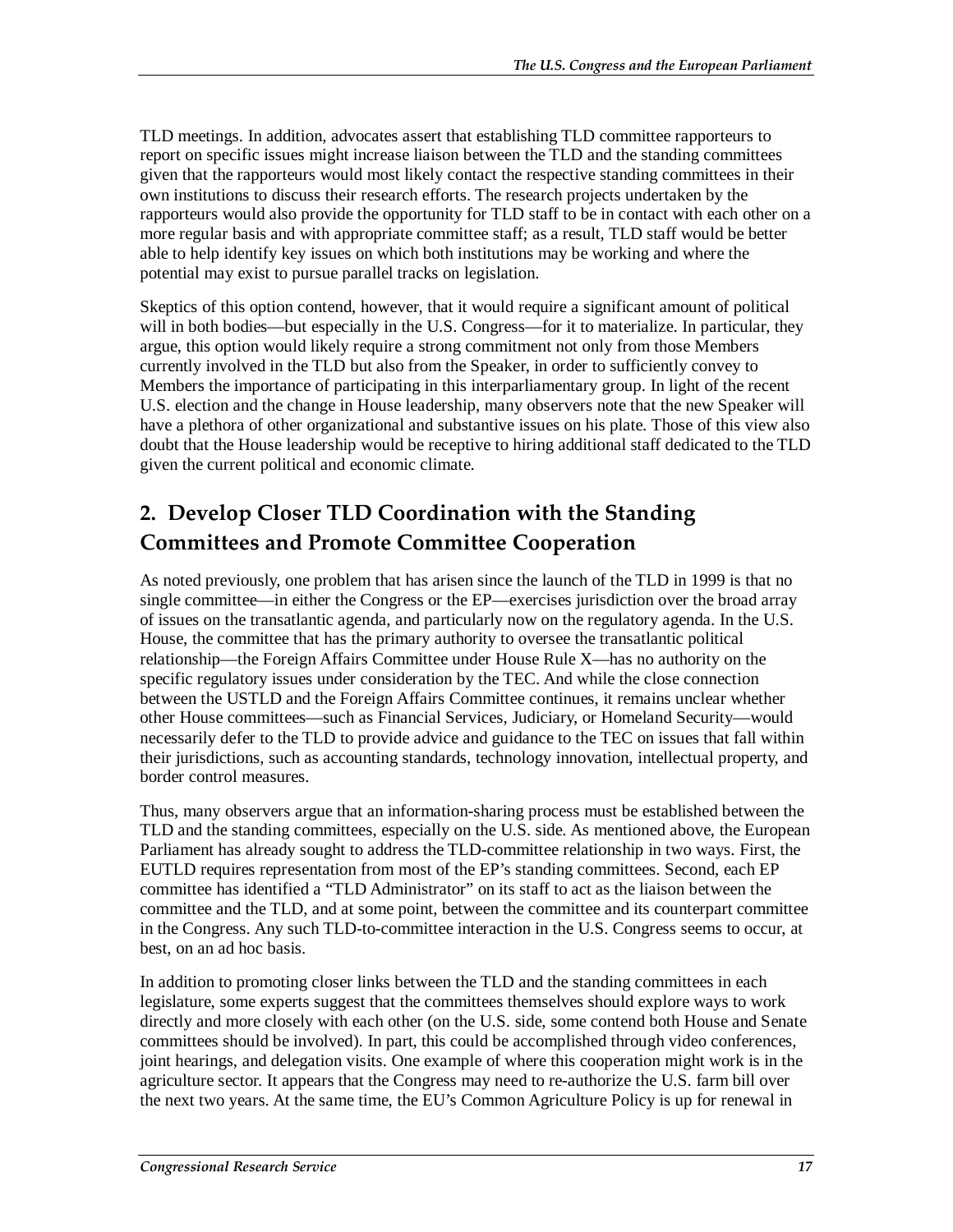2012. Since agricultural policy, farm and export subsidies, and phyto-sanitary issues are politically important on both sides of the Atlantic, the U.S. and EP agriculture committees could explore how they could work in concert with each other.

*Pros and Cons.* Proponents of developing better ties between the TLD and the standing committees stress that for at least the TEC responsibilities of the TLD, it is essential that committees with jurisdiction over issues on the TEC agenda be included in the TLD dialogue in some way. They assert that this is necessary because when the TEC meets and issues its recommendations on how the United States and EU might deal with matters such as consumer product safety or port security functions, it likely does so with what it believes to be the best guidance from the House of Representatives and the Parliament as a whole, not just from two or three individual Members of Congress or the EP who happen to be the TLD Chairs and Vice-Chairs. In addition, supporters contend that strengthening coordination between the TLD and the standing committees would allow for greater committee input into what should be included on the TLD meeting agendas and could help bring more U.S. Members with relevant expertise into the dialogue with the European Parliament.

Some observers point out, however, that developing closer TLD coordination with the standing committees on the U.S. side would likely take some time and would require a sustained effort by the USTLD Chair. Given the still limited knowledge about the TLD and the EP in the Congress, many committees would have to be convinced as to why cooperation might be in their interests. In terms of establishing direct committee-to-committee contact in an effort to improve legislative coordination between the two sides, others argue that some U.S. Members might also be hesitant to pursue this option for fear of being seen as putting the interests of the transatlantic relationship ahead of those of their own constituents.

#### **3. Utilize EP Parliament Liaison Staff Deployed to Washington**

This option would take advantage of the Parliament's decision to deploy its own liaison staff to Washington. Under this option, regular meetings between the EPLO and the USTLD chairs, USTLD delegates, the EU Caucus, and staff could be arranged to share insights, observations, and other information regarding activities in both the Congress and the EP. As EP staffers are already in Washington and have a direct line of communication back to the Parliament, they would presumably be able to update Members and staff on legislative proposals under consideration in the EP.

*Pros and Cons.* Supporters of this option note that it could likely be implemented quickly given that the staff of the EPLO appear eager to establish good, close relations with Members of Congress and their staffs and would likely welcome the opportunity to have a regular exchange of views. For many U.S. Members and staffers, this option would also have the advantage of being relatively low-cost in terms of both money and time, but could help promote more dialogue among TLD delegates in between the semi-annual meetings. Others argue that this option may not be sufficient to significantly bolster the Congress-Parliament relationship. Some also question whether this option could be structured enough to bring into the TLD dialogue a broader range of committee staff on a regular and sustained basis.

#### **4. Establish a Senior Staff "Fellowship" Exchange**

Under this option, senior congressional staffers from either the Leadership offices or standing committees could be designated by the House and/or Senate Leadership as congressional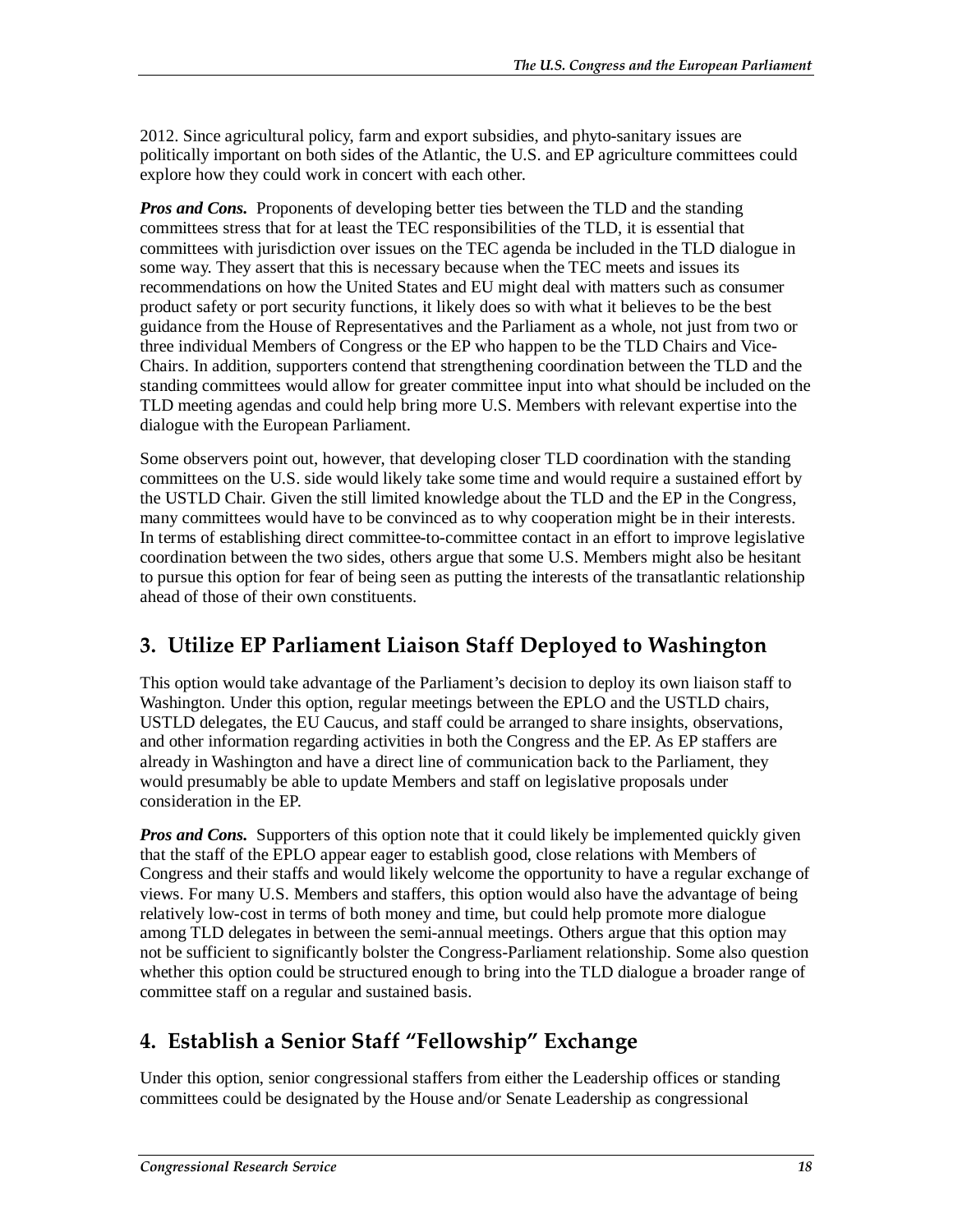"fellows" and seconded to the EP for a short-duration rotation (perhaps 2-3 months) with possibly the EP Secretariat, a selected EP committee, or the EP's Unit for Transatlantic Relations. This kind of exchange could accommodate up to 3 or 4 staff rotating to Brussels over the course of a year and would provide staff exposure to the Parliament as well as an avenue for continuous information exchange. Issues such as housing and other per diem costs would have to be determined by the Congress but under a "fellowship" type of program, it would appear that congressional staff could hold an office and use equipment provided by the EP within the EP itself, much as foreign "fellows" can work out of congressional offices.

*Pros and Cons.* Advocates of establishing a fellowship exchange assert that this option would have the possible benefit of creating a cadre of U.S. staffers with first-hand knowledge of the EP and how it functions, as well as personal contacts within the EP. This could help further the goal of developing closer links between Congress and the EP. On the negative side, some point out that rotating U.S. congressional staff through Brussels on a short-term basis might not allow for the time necessary to establish strong relationships with EP counterparts that could prove sustainable and useful in the future. Others note that many congressional staffers—even at the senior level often rotate in and out of congressional service, potentially limiting the utility of such a fellowship program in terms of enhancing institutional ties between Congress and the EP.

#### **5. Utilize the Current Staff Employed by the U.S. Mission to the EU in Brussels**

Currently, the U.S. Mission to the EU in Brussels, Belgium employs staff to help follow the activities of the European Parliament. The staff track the work of the EP and submit reports to the Mission and the State Department. Some observers have suggested that it may be possible for the House Leadership to arrange with the State Department to have these individuals also send their reports to either the Leadership office or the TLD staff. Details of the exact responsibilities and reporting requirements of the U.S. Mission staff to Congress would have to be clearly defined; one key question would be whether the U.S. Mission staff could be "tasked" with specific requests from Members of Congress or staff about EP activities and legislation. In addition, Congress and the State Department would have to work out the security arrangements for the transfer of reports and other materials in a timely manner from the Mission to the Congress.

*Pros and Cons.* Supporters of this option point out that it could provide Members of Congress and staffers with greater insights into the work of the EP and potentially enable Congress and the TLD to keep better track of legislative proposals under consideration in the EP, especially those that could affect U.S. interests. On the downside, some note that the State Department and the U.S. Mission to the EU might be neither willing nor able to accommodate such a congressional request for a variety of legal, financial, and security reasons. This option could also raise the question of the Executive/Legislative relationship and some contend that it could run the risk of Mission censorship of the information being provided to the Congress.

#### **6. Deploy Congressional Staff to Brussels**

This option, similar to what the EP has already done, would involve opening a congressional liaison office in Brussels and deploying U.S. congressional staff there to work with the European Parliament on a daily basis. Aside from the logistical issues of work visas, diplomatic status, per diem, and others, this option would raise a series of questions for Congress such as who hires the employees, who do they report to (the Speaker and/or Senate Majority Leader, Committees, TLD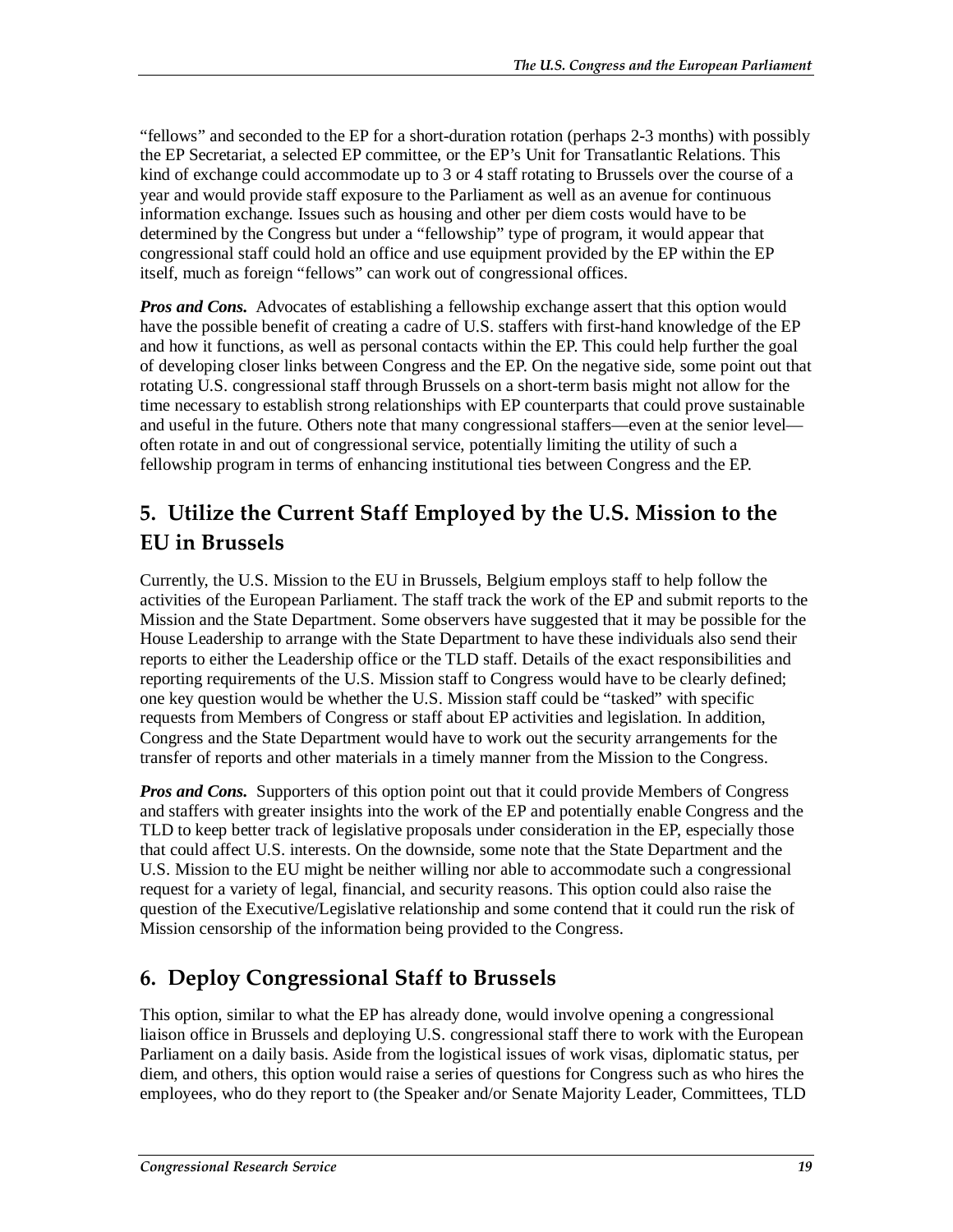leadership), and how does the minority party fit in. Other issues for consideration would include whether U.S. congressional staff could legally occupy office space inside the Parliament and whether the Congress would pay rent and operating costs to the Parliament. As a variation of this option, some observers have suggested that it might be possible for congressional staff to work out of the U.S. Mission to the EU, much as the EPLO has been established administratively within the office space of the Washington Delegation of the European Union.

*Pros and Cons.* Proponents of this option assert that establishing a congressional liaison office in Brussels would be one of the most effective ways to pursue greater legislative consultation and cooperation between Congress and the EP. U.S. staffers deployed to Brussels would be able to follow events in the Parliament closely and keep U.S. Members, committees, and congressional staff informed of EP views and activities on a regular basis. Congressional staff in Brussels would also be well placed to develop working relationships with MEPs, EP committees, and EP staffers; in turn, they could connect Members and MEPs with similar legislative interests and help promote greater dialogue on key issues.

Critics contend, however, that establishing a congressional liaison office in Brussels is premature. In the absence of a broader political commitment from the U.S. Congress to boost ties with the EP, it appears difficult to even bolster the TLD let alone establish a whole new congressional entity focused on the EP. Although some of this view acknowledge that the EP's new liaison office in Washington may help develop closer relations between the EP and the Congress, they assert that most Members of Congress are not convinced of the need to coordinate legislation with the EP or to have a reciprocal presence in Brussels at this time. Establishing a congressional liaison office in Brussels would also be a considerable logistical undertaking and depending on the eventual size of the office and the specific staff and housing arrangements, could entail a significant financial expenditure. Some observers worry that a congressional liaison office in Brussels could also set a precedent and lead to unrealistic expectations that Congress might seek to establish similar offices in other countries. Possibly locating congressional staff within the U.S. Mission to the EU would likely require extensive negotiations with the U.S. State Department and could raise constitutional questions about the separation of powers.

#### **7. Establish a Congressional Commission on the EU**

Some proponents of forging closer ties between the Congress and the EP have called for establishing a Congressional Commission on the EU to monitor relevant EU legislation, evaluate its implications for the United States, and serve as the primary congressional liaison with the EP and the other EU institutions. Supporters of such an initiative assert that it could be largely modeled on the existing U.S. Helsinki Commission, an independent government agency, which since 1976 has sought to encourage compliance with the political commitments made by the member states of the Organization for Security and Cooperation in Europe (OSCE). Like the Helsinki Commission, it has been suggested that a Congressional Commission on the EU should include an equal number of Members from both the House and Senate, and representatives from both the majority and minority; the Commission's chair and vice-chair would rotate each new Congress between the House and Senate. The Commission would be able to hold hearings and meetings on matters of mutual interest to the Congress and the EP.

In September 2010, H.Con.Res. 322 was introduced (Rep. Issa, CA, Rep. Hastings, FL, and Rep. Gordon, TN) proposing the creation of such a Commission along the lines described above. Although most of the staff of this potential Commission would presumably be located in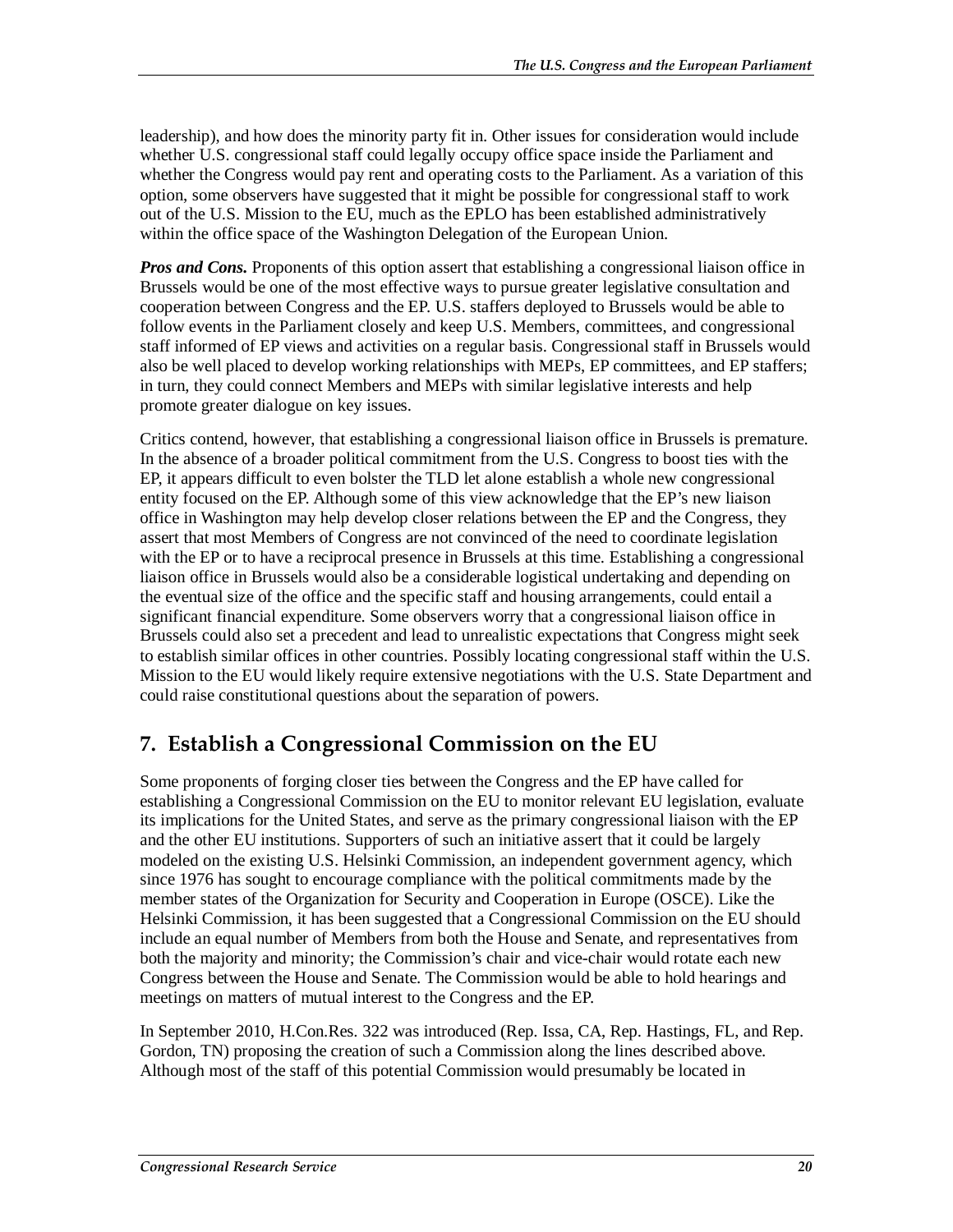Washington, H.Con.Res. 322 also allows for the provision of funds for the lease of office space by the Commission at or near the EP in Brussels.

*Pros and Cons.* Advocates of establishing a Congressional Commission on the EU argue that it would likely focus greater attention on the Congress-EP relationship and the U.S.-EU partnership more broadly, although some point out that it is unclear how a Commission could be any more effective than the Europe Subcommittees, the EU Caucus, or the TLD in raising awareness of the EU. As proposed in H.Con.Res. 322, a primary purpose of the Commission would be to monitor and assess EU legislation and its potential impact on the United States; in doing so, some suggest it could help to strengthen the TLD by demonstrating the EP's growing influence and the importance of increasing congressional engagement with the EP. In appointing Members to serve on the Commission, it would create a small but invested group of Members with a sustained interest in the EU and the EP. Proponents also point out that it would bring the Senate formally into the growing dialogue with the EP. And as a liaison between the Congress and the EP, such a Commission could help to improve committee-to-committee relations between the two bodies and/or provide an "early warning" mechanism for legislation under consideration in either the EP or the Congress.

On the other hand, critics assert that this option is also premature given the lack of wider congressional interest in promoting closer cooperation with the EP at this time. They also argue that there is nothing in the proposal for a new Commission that could not already be done under the current structures, and that the creation of a such a Commission would not necessarily guarantee a more effective or productive Congress-Parliament relationship. Some analysts point out that it is unclear how the proposed Commission would relate to the TLD, or whether a TLD would even be required, and they question whether the Senate would be willing or interested in participating (see below). Others believe that if the current TLD were enhanced and if the standing committees in both the U.S. Congress and the EP were to increase direct contact with each other, such a Commission would be redundant. Moreover, amid the current U.S. political climate, some doubt that the proposed Commission could garner the necessary support in the near future, in part because it would likely entail additional financial and staffing commitments.

### **Role of the Senate**

Many observers have raised the question of what role the Senate might play in efforts to strengthen ties between the U.S. Congress and the European Parliament. For the operation of the TLD in general, the Senate has never been involved. Visiting EP delegations coming to the United States for TLD meetings or for consultations with Members of Congress have paid courtesy calls occasionally on the Senate but the Senate has never participated formally in the TLD sessions. While there has been some interest on the part of a few Senators to explore ways of being involved with the TLD, there has been no intent to create a Senate version of the TLD or to statutorily establish a TLD with both House and Senate participation. Some observers believe that a reinvigorated Congressional Caucus on the EU could reach out to the Senate to include some Senators as members of the Caucus, thus giving the Senate contact with the activities of the TLD. Through the Caucus, the Senate could potentially participate in TLD meetings as additional USTLD delegates (as described above in Option 1).

For many experts, the fact that the Senate has a co-equal role in regulatory oversight, but is not included as part of the TLD for purposes of the TEC Advisory Group, is a serious concern. As of December 2010, the TEC has met five times with the Advisory Group, yet there does not seem to be a formal mechanism within the TLD to include the Senate in its discussions with the TEC nor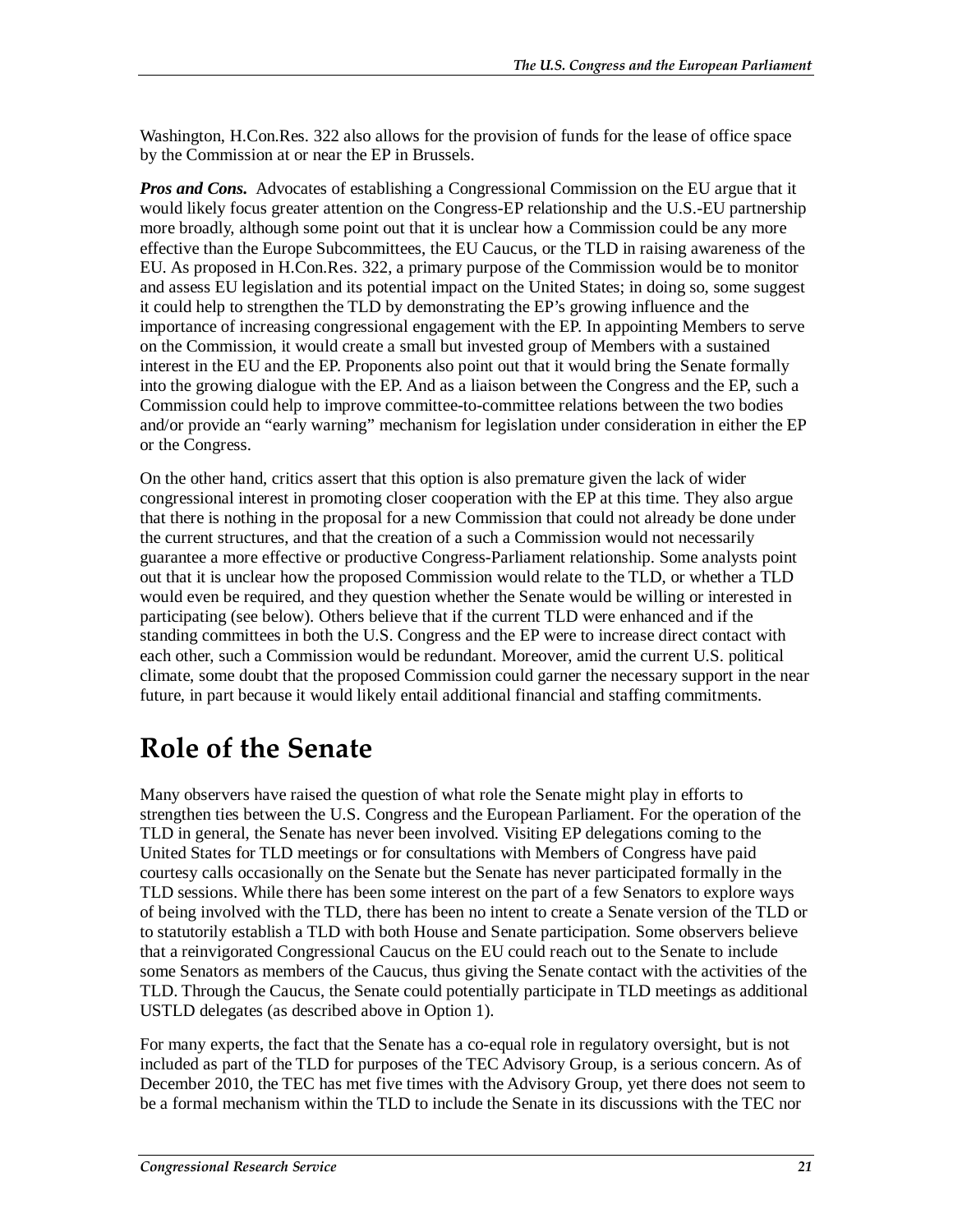is there a way within the TEC Advisory Group to solicit Senate opinion. Thus, while the TLD over time could develop some level of authority to represent the views of the House on issues addressed in the Advisory Group's meetings with the TEC, the TLD, as currently structured, cannot claim to speak on behalf of the Senate. Many observers assert that this oversight must be addressed if the TEC intends to receive the advice of the whole Congress.

One option that would allow the TLD to continue its broad mandate to address a wide range of transatlantic issues and at the same time include the Senate in its role as a TEC advisor, may be for the USTLD Chair to consider creating a Congressional TEC Working Group. This Working Group would include Members from both the House and Senate who sit on committees with jurisdiction over issues on the TEC Advisory Group meeting agenda in order to encourage Senate input into the TEC process. At a December 2009 hearing of the Senate Foreign Relations Committee's Europe Subcommittee, the issue of the TLD and the role of the Senate in the TEC process was addressed by the witnesses and, according to Committee staff, will apparently be investigated further.

Some observers suggest that any efforts to elevate the broader Congress-Parliament relationship must have Senate participation. For example, Senate committees might also be encouraged to establish direct contact with EP committees with similar jurisdictions. As noted previously, however, it remains unclear to what extent Members of the Senate may be interested in developing relations with the EP, establishing ties with MEPs, or forging closer links between the relevant Senate and EP committees.

### **Conclusion**

The European Parliament places a premium on its partnership with the U.S. Congress, and is committed to developing closer relations between the two legislative bodies. As noted above, the EP has implemented its long-held intention to open a legislative liaison office in Washington to increase its presence in the Congress. And in recognition of the wide array of legislative issues facing the Congress and the EP that could affect the broader transatlantic relationship, the EP has sought to involve its various standing committees in the work of the TLD in an attempt to enhance its effectiveness and utility.

On the U.S. side, however, the Congress—other than those Members leading the TLD—does not seem to be, at least at this point, as interested as the European Parliament in trying to establish closer legislative coordination or cooperation. Some attribute this lack of enthusiasm on the U.S. side to the fact that many believe that the two institutions do not have the exact same legislative powers or mandates. And many Members of Congress believe that the TLD, although never intended to be anything more than a mechanism for exchanging views among parliamentarians, currently welds little influence or authority as a transatlantic policy resource.

Nevertheless, the involvement of the TLD in the TEC's efforts to move regulatory cooperation toward the ultimate goal of an unencumbered transatlantic marketplace has raised the TLD's visibility in the U.S. Congress. It has also brought to light several questions about the role that Congress and the EP will or should play not only in the promotion of greater transatlantic economic integration and regulatory cooperation, but also how the two institutions might help shape the broader U.S.-EU relationship. Given the EP's growing power and influence within the EU as a result of the Lisbon Treaty, some U.S. officials and Members of Congress believe that it may be in U.S. interests for Congress to develop closer ties with the Parliament.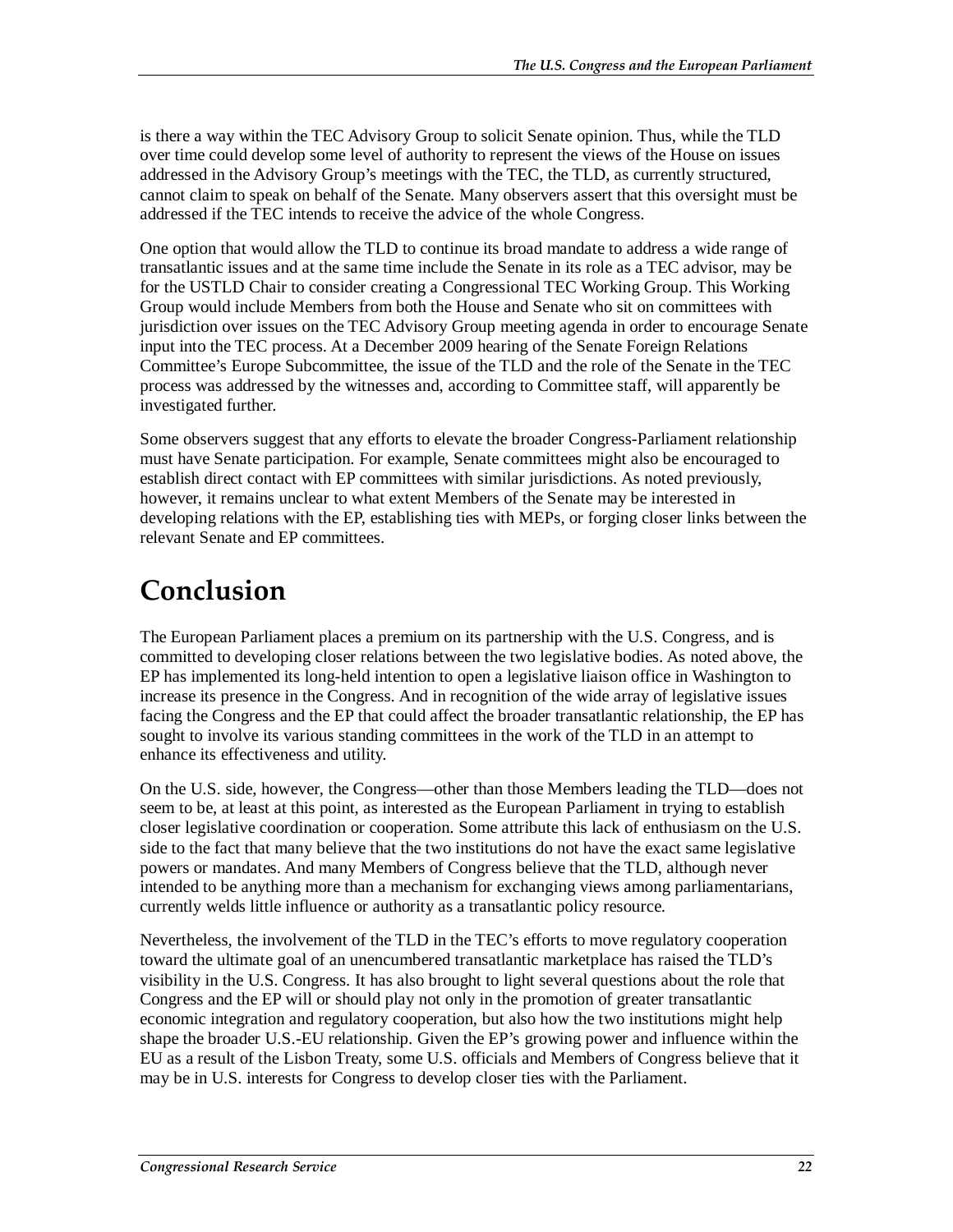Many experts believe that if the identified concerns about the TLD are more fully addressed, the TLD could become an organization capable of taking on a more important stakeholder role in promoting Congress-Parliament cooperation and a stronger voice for transatlantic relations in both the Congress and the EP. In the near term, however, these analysts acknowledge that the TLD's most immediate challenge will remain fulfilling its responsibilities as a member of the TEC Advisory Group. In the longer term, most observers stress that significantly bolstering the overall relationship between the Congress and the Parliament will require a sustained political commitment on both sides and serious consideration of all possible options, including but not necessarily limited to those focused on the TLD.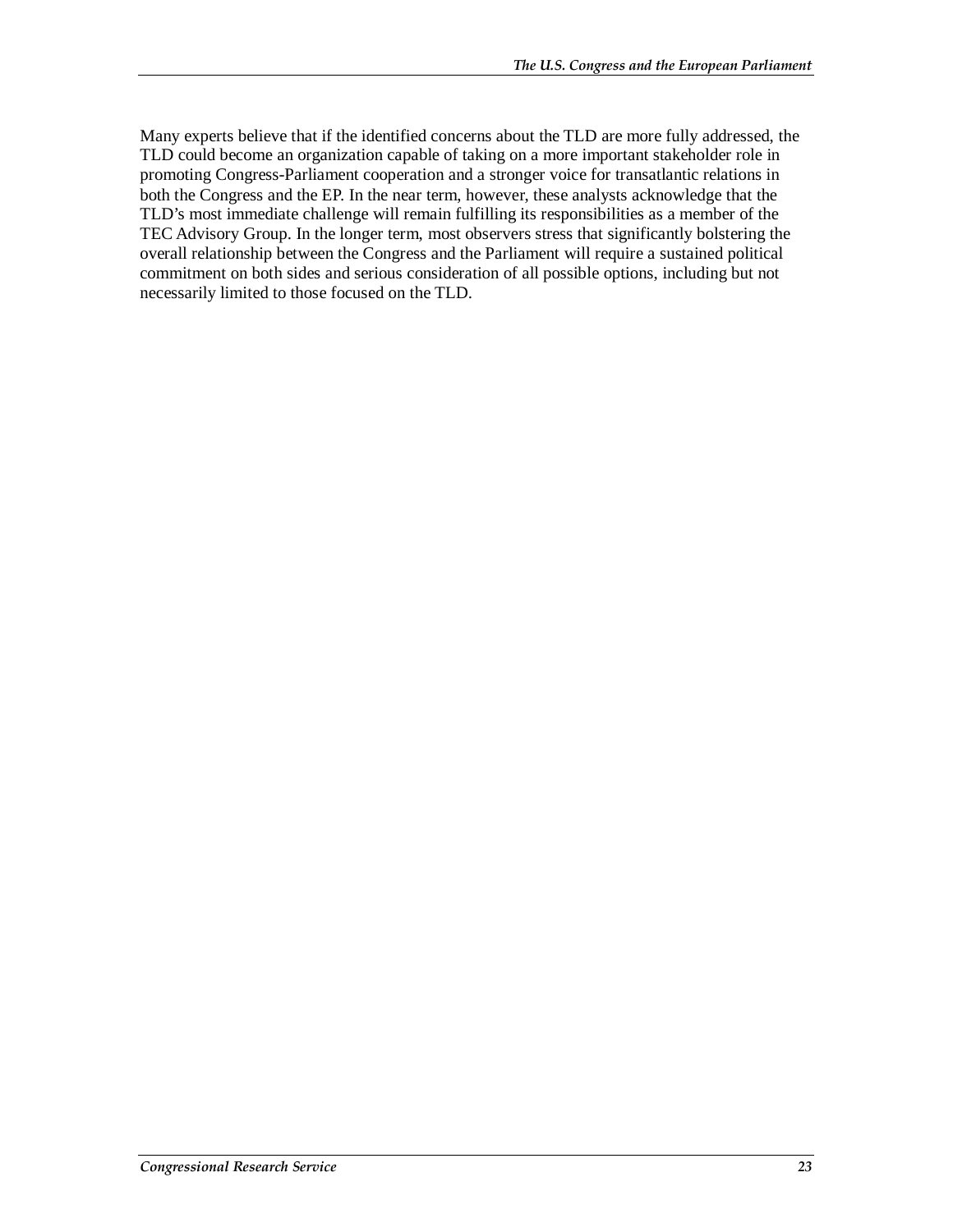## **Appendix. Comparison of Committees in the European Parliament and the U.S. Congress**

The following chart identifies the European Parliament (EP) committees and the U.S. House and Senate committees with similar or related jurisdictions, as of 2010. However, due to the unique nature of both systems, not all EP committees have a corresponding congressional equivalent. For organizational purposes, committees are grouped into broad "subject areas" given the various competencies of both EP and U.S. committees. These "subject areas" have been generally determined by EP committee competencies; accordingly, not all U.S. congressional committees are included.

Given the complexities of the U.S. committee system in particular, this chart is meant largely for illustrative purposes, and should not be construed as an exhaustive treatment of committee jurisdictions or competencies. Both EP and U.S. congressional committees are listed in alphabetical order.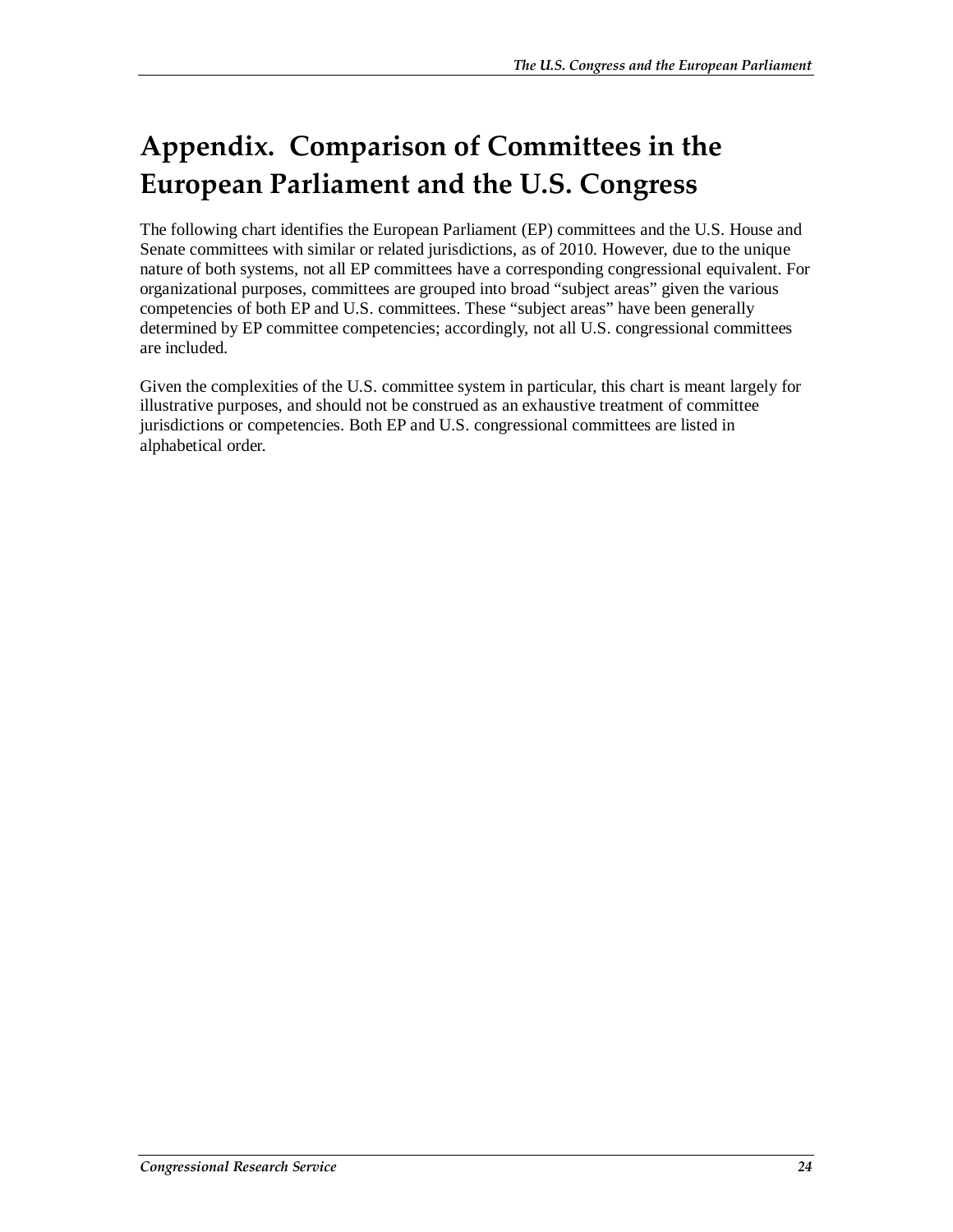|                                                                          | <b>EP Committees</b>                                                                                                                                                                                                   | <b>Related U.S. Congressional Committees</b>                                                                                                                                                                                                                                                                                          |                                                                                                                                                                                                                                                                                                                                                                                        |  |
|--------------------------------------------------------------------------|------------------------------------------------------------------------------------------------------------------------------------------------------------------------------------------------------------------------|---------------------------------------------------------------------------------------------------------------------------------------------------------------------------------------------------------------------------------------------------------------------------------------------------------------------------------------|----------------------------------------------------------------------------------------------------------------------------------------------------------------------------------------------------------------------------------------------------------------------------------------------------------------------------------------------------------------------------------------|--|
| <b>Subject Area</b>                                                      |                                                                                                                                                                                                                        | <b>House</b>                                                                                                                                                                                                                                                                                                                          | Senate                                                                                                                                                                                                                                                                                                                                                                                 |  |
| <b>Foreign Affairs and</b><br><b>International</b><br><b>Development</b> | Development<br>$\bullet$<br>Foreign Affairs<br>$\bullet$                                                                                                                                                               | <b>Armed Services</b><br>$\bullet$<br>Foreign Affairs<br>$\bullet$                                                                                                                                                                                                                                                                    | <b>Armed Services</b><br>$\bullet$<br>Foreign Relations<br>$\bullet$                                                                                                                                                                                                                                                                                                                   |  |
| <b>International Trade</b>                                               | <b>International Trade</b><br>$\bullet$                                                                                                                                                                                | Ways and Means<br>$\bullet$                                                                                                                                                                                                                                                                                                           | Finance<br>$\bullet$                                                                                                                                                                                                                                                                                                                                                                   |  |
| <b>Budget and</b><br><b>Appropriation</b><br><b>Issues</b>               | <b>Budgetary Control</b><br>$\bullet$<br><b>Budgets</b><br>٠<br>Policy Challenges <sup>a</sup><br>$\bullet$                                                                                                            | Appropriations<br>$\bullet$<br><b>Budget</b><br>$\bullet$                                                                                                                                                                                                                                                                             | Appropriations<br>$\bullet$<br><b>Budget</b><br>$\bullet$                                                                                                                                                                                                                                                                                                                              |  |
| <b>Economic and</b><br><b>Monetary Policies</b>                          | Economic and<br>$\bullet$<br>Monetary Affairs<br>Financial, Economic and<br>$\bullet$<br>Social Crisis <sup>a</sup><br>Internal Market and<br>$\bullet$<br><b>Consumer Protection</b>                                  | <b>Financial Services</b><br>$\bullet$<br>Judiciary<br>$\bullet$<br>Ways and Means<br>$\bullet$                                                                                                                                                                                                                                       | Banking, Housing, and Urban<br>$\bullet$<br><b>Affairs</b><br>Finance<br>$\bullet$<br>Judiciary<br>$\bullet$<br>Joint House & Senate Economic Committee                                                                                                                                                                                                                                |  |
| Social, Environmental,<br>and Natural Resource<br><b>Issues</b>          | <b>Culture and Education</b><br>$\bullet$<br><b>Employment and Social</b><br>$\bullet$<br>Affairs<br>Environment, Public<br>$\bullet$<br>Health, and Food Safety<br>Women's Rights and<br>$\bullet$<br>Gender Equality | Agriculture<br>$\bullet$<br><b>Education and Labor</b><br>$\bullet$<br><b>Energy and Commerce</b><br>$\bullet$<br>Judiciary<br>$\bullet$<br>Science and Technology<br>$\bullet$<br><b>Small Business</b><br>$\bullet$<br>Ways and Means<br>$\bullet$<br>Select Committee on Energy<br>$\bullet$<br>Independence and Global<br>Warming | Agriculture, Nutrition and<br>$\bullet$<br>Forestry<br>Commerce, Science, and<br>$\bullet$<br>Transportation<br><b>Energy and Natural Resources</b><br>$\bullet$<br><b>Environment and Public Works</b><br>$\bullet$<br>Finance<br>$\bullet$<br>Health, Education, Labor and<br>$\bullet$<br>Pensions<br>Judiciary<br>$\bullet$<br>Small Business and<br>$\bullet$<br>Entrepreneurship |  |
| Technology,<br>Infrastructure, and<br>Transportation                     | Industry, Research and<br>$\bullet$<br>Energy<br><b>Transport and Tourism</b><br>$\bullet$                                                                                                                             | Energy and Commerce<br>$\bullet$<br>Science and Technology<br>$\bullet$<br>Transportation and<br>$\bullet$<br>Infrastructure                                                                                                                                                                                                          | Commerce, Science and<br>$\bullet$<br>Transportation<br>Energy and Natural Resources<br>$\bullet$<br><b>Environment and Public Works</b><br>$\bullet$                                                                                                                                                                                                                                  |  |
| Agriculture,<br>Fisheries, and<br>Regional<br><b>Development</b>         | <b>Agriculture and Rural</b><br>$\bullet$<br>Development<br><b>Fisheries</b><br>$\bullet$<br>Regional Development<br>$\bullet$                                                                                         | Agriculture<br>$\bullet$<br><b>Energy and Commerce</b><br>$\bullet$<br><b>Natural Resources</b><br>$\bullet$<br><b>Small Business</b><br>$\bullet$                                                                                                                                                                                    | Agriculture, Nutrition, and<br>$\bullet$<br>Forestry<br>Commerce, Science, and<br>$\bullet$<br>Transportation<br>Energy and Natural Resources<br>$\bullet$<br><b>Environment and Public Works</b><br>$\bullet$<br>Small Business and<br>Entrepreneurship                                                                                                                               |  |
| <b>Homeland Security</b><br>and Civil Liberties                          | Civil Liberties, Justice,<br>$\bullet$<br>and Home Affairs                                                                                                                                                             | <b>Homeland Security</b><br>$\bullet$<br>Judiciary<br>$\bullet$<br><b>Permanent Select</b><br>$\bullet$<br>Committee on Intelligence                                                                                                                                                                                                  | Homeland Security and<br>$\bullet$<br><b>Governmental Affairs</b><br>Judiciary<br>$\bullet$<br>Select Committee on<br>$\bullet$<br>Intelligence                                                                                                                                                                                                                                        |  |
| <b>Legal</b> and<br>Constitutional<br><b>Issues</b>                      | <b>Legal Affairs</b><br>$\bullet$<br><b>Constitutional Affairs</b><br>$\bullet$                                                                                                                                        | Judiciary<br>$\bullet$                                                                                                                                                                                                                                                                                                                | Judiciary<br>$\bullet$                                                                                                                                                                                                                                                                                                                                                                 |  |
| Other                                                                    | Petitions<br>$\bullet$                                                                                                                                                                                                 | No equivalent<br>$\bullet$                                                                                                                                                                                                                                                                                                            | No equivalent<br>$\bullet$                                                                                                                                                                                                                                                                                                                                                             |  |

**Table A-1. Comparison of Committees in the EP and the U.S. Congress (as of 2010)** 

**Source:** This chart was prepared by Kristin Archick, Specialist in European Affairs, Foreign Affairs, Defense and Trade Division, and Judy Schneider, Specialist on the Congress, Government and Finance Division, CRS.

a. Temporary EU Committee.